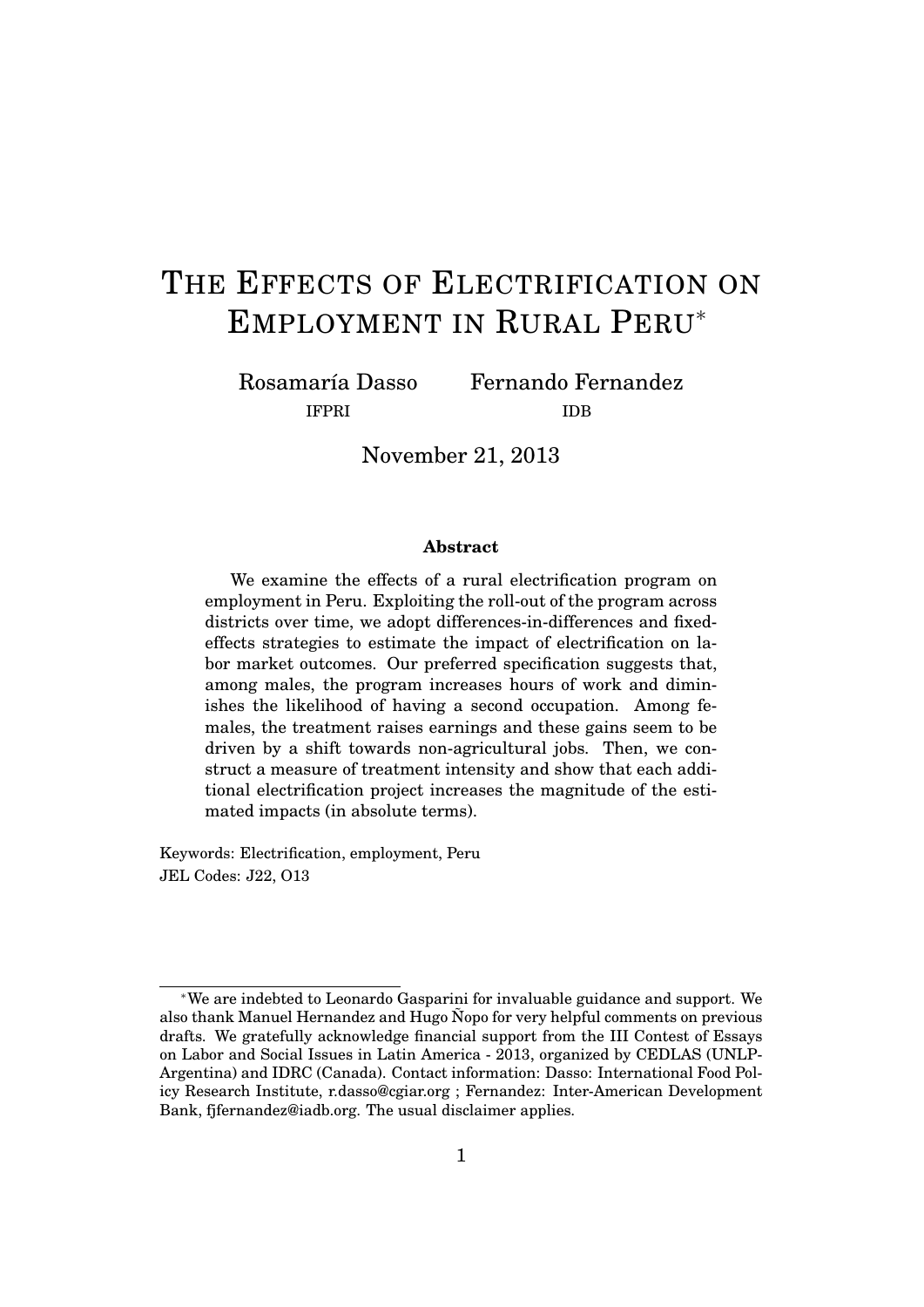# **1** INTRODUCTION

Access to services such as water, electricity and telecommunications seems to be key to generate welfare improvements in rural areas. Many governments in developing countries allocate large amounts of money to finance infrastructure projects as an attempt to boost economic development in poor areas. These efforts have led to a recent increase in the studies which empirically examine the link between access to public infrastructure and the well-being of poor families.

In 2006, 39 percent of rural households in Peru had access to electricity. The government rapidly increased electricity coverage in the last decade through the Rural Electrification Program (knowns as PER, for its name in Spanish). Since these families largely depend on the labor market to meet their consumption plans, in this study we focus on the effects of electrification on employment. In particular, we exploit the timing of the implementation of the program to shed light on the labor market consequences of rural electrification. In the absence of an experimental design, our approach consists of using two identification strategies: Differences-in-Differences and Fixed-Effects. For the former, we use seven repeated cross-sections of the Peruvian national household survey during the period 2006-2012. For the latter, we utilize a unique household panel data set collected between 2007 and 2010.

Electricity provision can affect employment through different channels. First, it can be thought of as a technological shock that improves household production. Second, it implies a larger time endowment because everyone can work during the night (and not only during the day). Third, it could promote the start of new businesses by allowing households to produce goods and services that require appliances. Fourth, it might increase the time spent watching TV (Olken 2009). Since the theoretical prediction of access to electricity on labor supply is ambiguous, we empirically examine the total effect of electrification on several employment outcomes.

We document the following impacts of the program on labor market outcomes. Our preferred specification suggests that men in treated areas reallocate their time devoted to work as follows: they work harder (2.5 additional hours per week) in their main occupation but are less likely to have a second job (a reduction of 6 percentage points). Among women, our estimates indicate that treatment increases earnings and hourly wages by around 30 percent. Additional evidence suggests that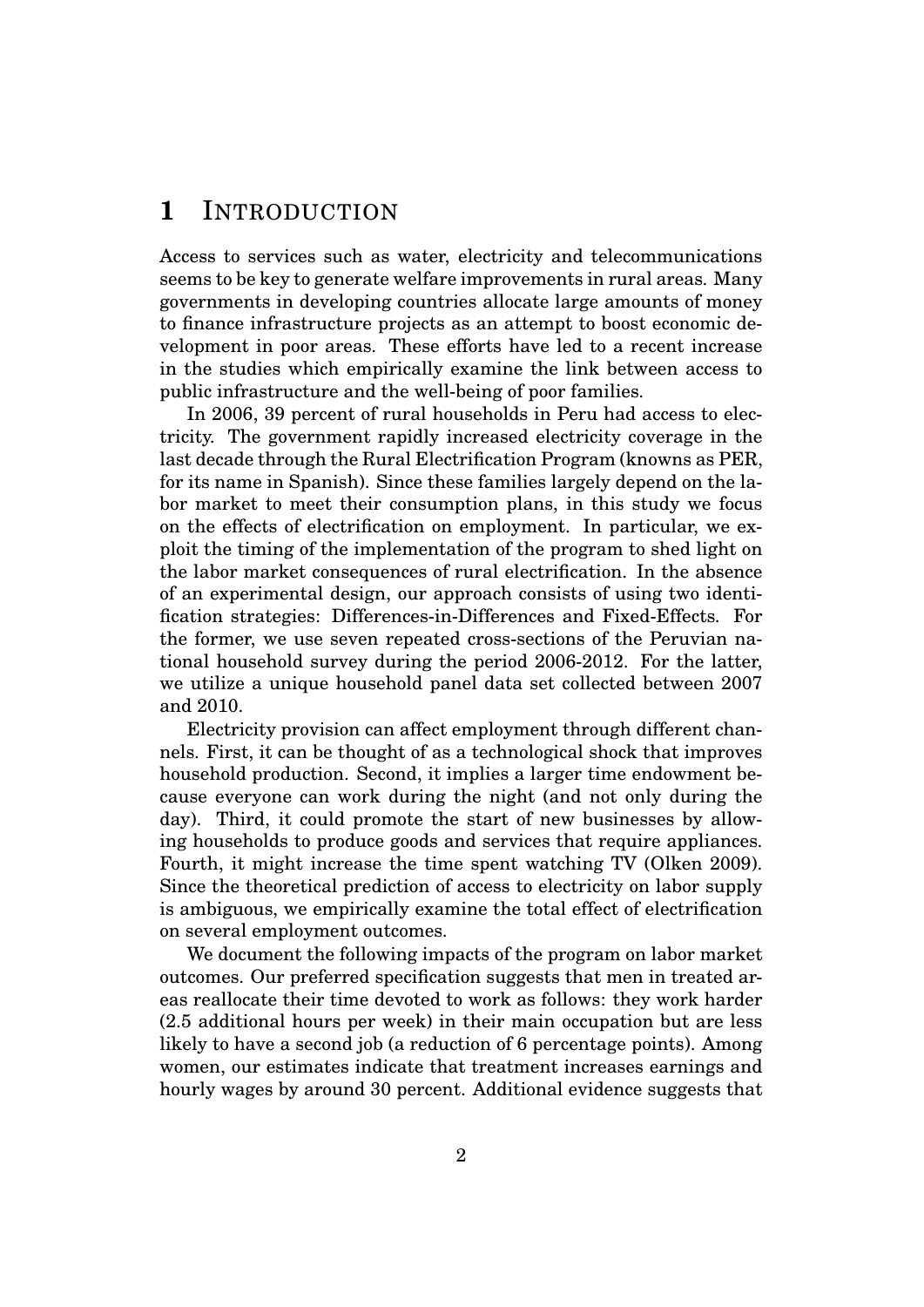these gains are driven by a lower probability of working in agriculture. Since male earnings were unaffected, these estimates imply that the program reduced the gender wage gap in treated districts. We then construct a measure of treatment intensity and show that the impacts of the program are larger in areas where more projects were concluded. These findings represent our contribution to the literature that examines the role of electricity provision on labor markets in developing countries.

The rest of the paper proceeds as follows. Section 2 reviews the related literature. Section 3 describes the program. Section 4 outlines the empirical strategies. Section 5 gives the details of our data. Section 6 displays our results. Section 7 offers concluding remarks.

### **2** LITERATURE REVIEW

A growing literature examines the consequences of providing the poor with public infrastructure and services such as roads, water, electricity, phones, and internet. This empirical literature has documented that such public projects have positive effects on the well-being of rural families. Overall, these investments in public infrastructure and services allow the poor to have access to markets, and information. In the next paragraphs we discuss with further detail the contributions and limitations of the existing literature. First, we review studies that provide evidence from Peru on the association between electricity, phones and mobile phones on labor supply, agricultural production, and consumption. We conclude this section with a discussion of previous studies which look at the impact of electrification on employment, industrialization, and development.

A couple of observational studies provide evidence on the association between access to electricity and work decisions in rural Peru. Escobal (2005) makes a first attempt to document correlations between access to infrastructures and labor income in rural areas. Using matching techniques, he finds that access to electricity and roads is positively associated with: i) total hours of work, ii) the share of time spent in non-agricultural activities, and iii) the likelihood of working in wage activities. Thus, infrastructure provision not only affects the level of hours of work but also allows rural households to have more diversified income portfolios.

Torero et al. (2007) analyze how the privatization of electricity companies affects the quality of the service and its impact on hours of work.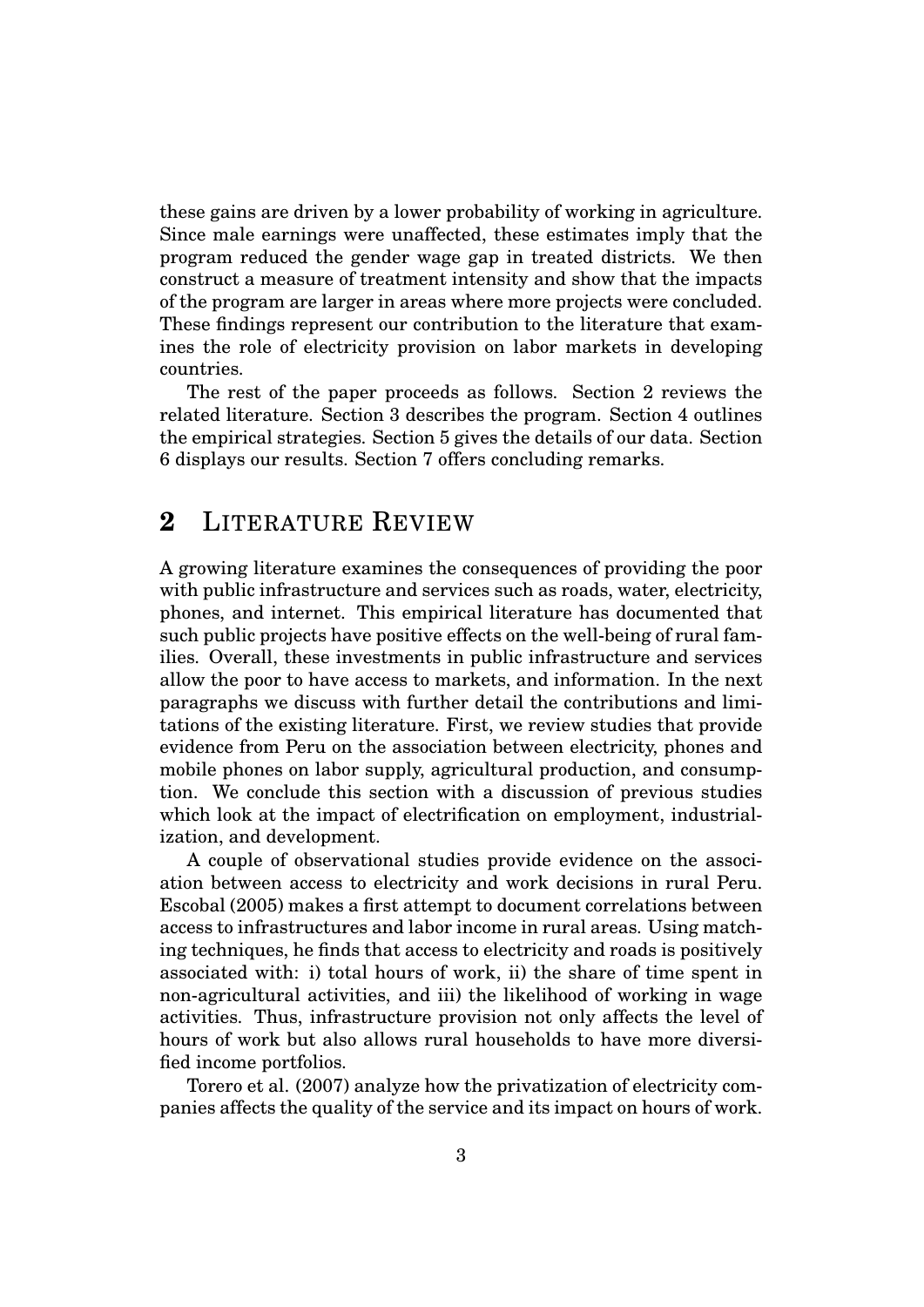That is, they compare households whose service is provided by a private firm versus families whose supplier is a public firm. Based on matching estimates, their results indicate that rural households under private provision of electricity have more opportunities to work in nonfarm activities, and as a result, the share of time in non-farm activities increases.

More recently, Beuermann (2011) estimates the impact of providing phones to isolated rural villages. This intervention was carried out by the Peruvian Fund for Investments in Telecommunications (FI-TEL, for its name in Spanish) during 2001 and 2004. The author uses village-level panel data and exploits differences in the timing of the intervention across villages to identify the impact of phones on agricultural profitability and child labor. His results suggest that access to phones increases agricultural profitability by 20 percent, and reduces agricultural child labor by 9 percentage points.

Beuermann et al. (2012) study the impact of mobile phone coverage on consumption and the value of assets. They construct patterns of coverage at the village-level during 2001 through 2007. After matching this information to household outcomes, they find that access to mobile phones increases consumption by 7.5 percent, and the value of assets by 13.5 percent.

The studies which use data from Peru indicate that infrastructure projects have positive effects on the well-being of rural families. The first two papers rely on matching techniques while the others use panel data to recover their parameters of interest. Our empirical work will add to this literature by examining how access to electricity affects employment and earnings in rural areas of Peru using exogenous variation in the placement of an electrification program that took place during 2006 and 2010. Next, we consider three studies that are closely related to ours.

First, Dinkelman (2011) estimates the impact of electricity provision in rural areas of South Africa during 1990-2007. He takes advantage of the roll-out of the electrification program in South Africa, done by ESKOM, the electricity utility. Between 1993 and 2003, about US \$1.4 billion was spent on household electrification and about 470,000 households were electrified. The community-level selection of the program was not random so the author relies on two empirical strategies using data at the community level. First, he uses land gradient as an instrument for program placement and then estimates the impact of electrification on employment. Second, the author adopts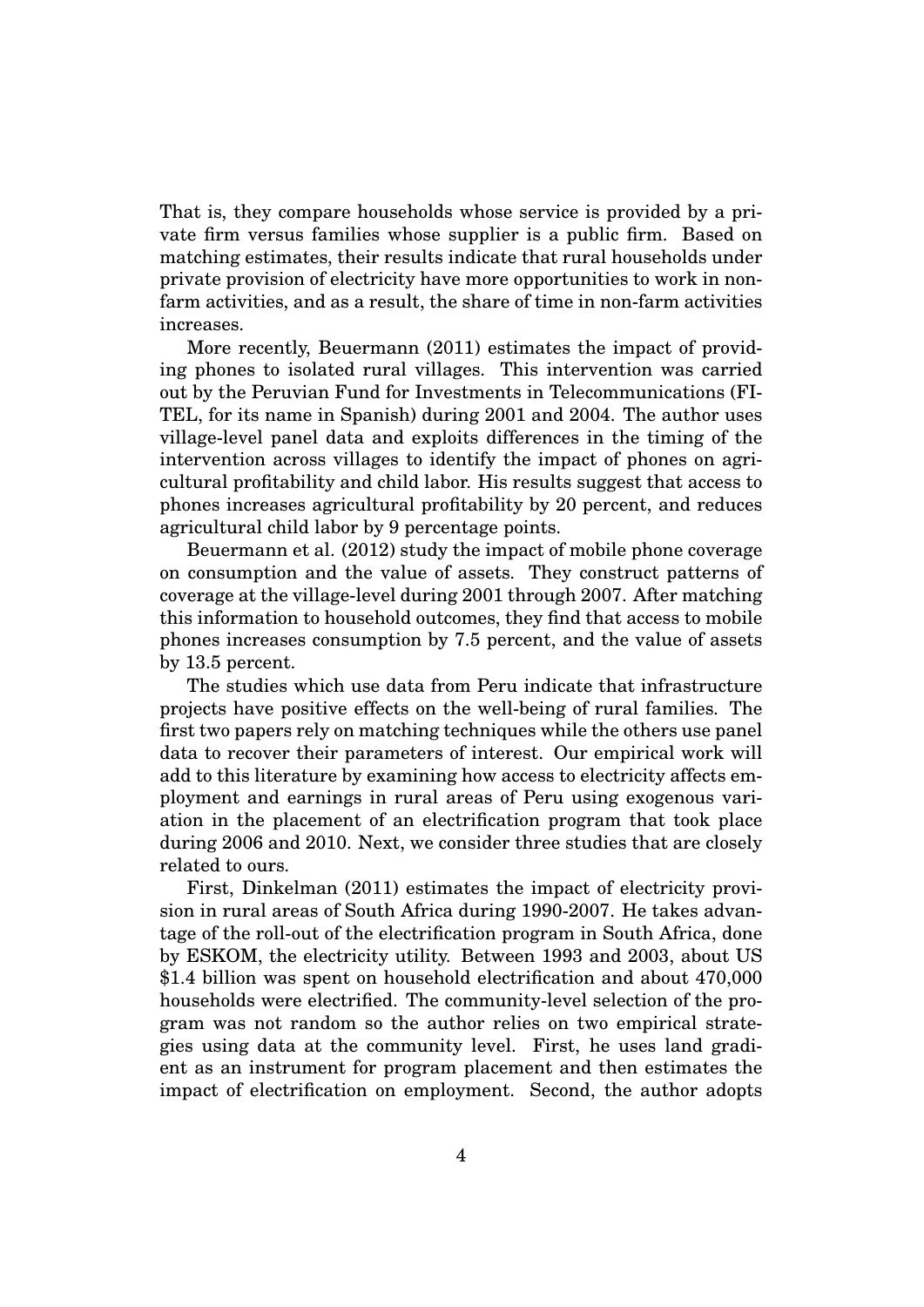a fixed-effects estimator to remove time-invariant unobservable that may jointly affect program placement and employment. Based on both techniques, he finds evidence on significant effects of household electrification on employment. His results indicate that electrification leads to an increase in female employment in both the extensive and intensive margin. He also shows that women's wages fall while male earnings go up. The main weakness of the study is that there is systematic migration of people from non-treated areas to electrified communities. These migration patterns inflate the reported estimates and also affect the interpretation of the results. In spite of this limitation, this paper clearly shows that infrastructure has important effects on labor markets in developing countries.

Second, Rud (2012) evaluate the link between electricity provision and industrialization in India during the period 1965-1984. To overcome endogeneity concerns, he uses the start of the Green Revolution, an agricultural technology intense in irrigation introduced in the 60s as a natural experiment. In particular, he predicts electricity expansion using (initial) groundwater availability in the 60s. The author documents the existence of a first-stage and then uses IV to estimate the impact of electricity provision on industrial output. His results suggest that an increase in electrification provision is associated with an increase in manufacturing output. He also finds that places with higher access to electricity have more factories and output among small firms.

Third, Libscomb et al. (2013) analyze the effects of electrification on the Human Development Index (HDI) using county-level data from Brazil. The authors also rely on geographic characteristics to adopt an IV approach. More specifically, they simulate how the electricity grid would have evolved if its expansion had only take into account geographic cost considerations (water flow and river gradient), ignoring demand-side considerations. Then, they use this forecast as an instrument for actual program placement. The validity of their strategy relies on the assumption that cost-side determinants can be fully separated from demand-side concerns. Namely, they assume that costs are not related to demand levels for electricity. Their results indicate that electricity provision is associated with higher levels of HDI. Moreover, their analysis suggests that migration is unlikely to account for the large magnitude of development gains observed. They also estimate large, positive effects of electrification on employment, salaries, and investments in education, but not health.

These three papers use geographic characteristics as instruments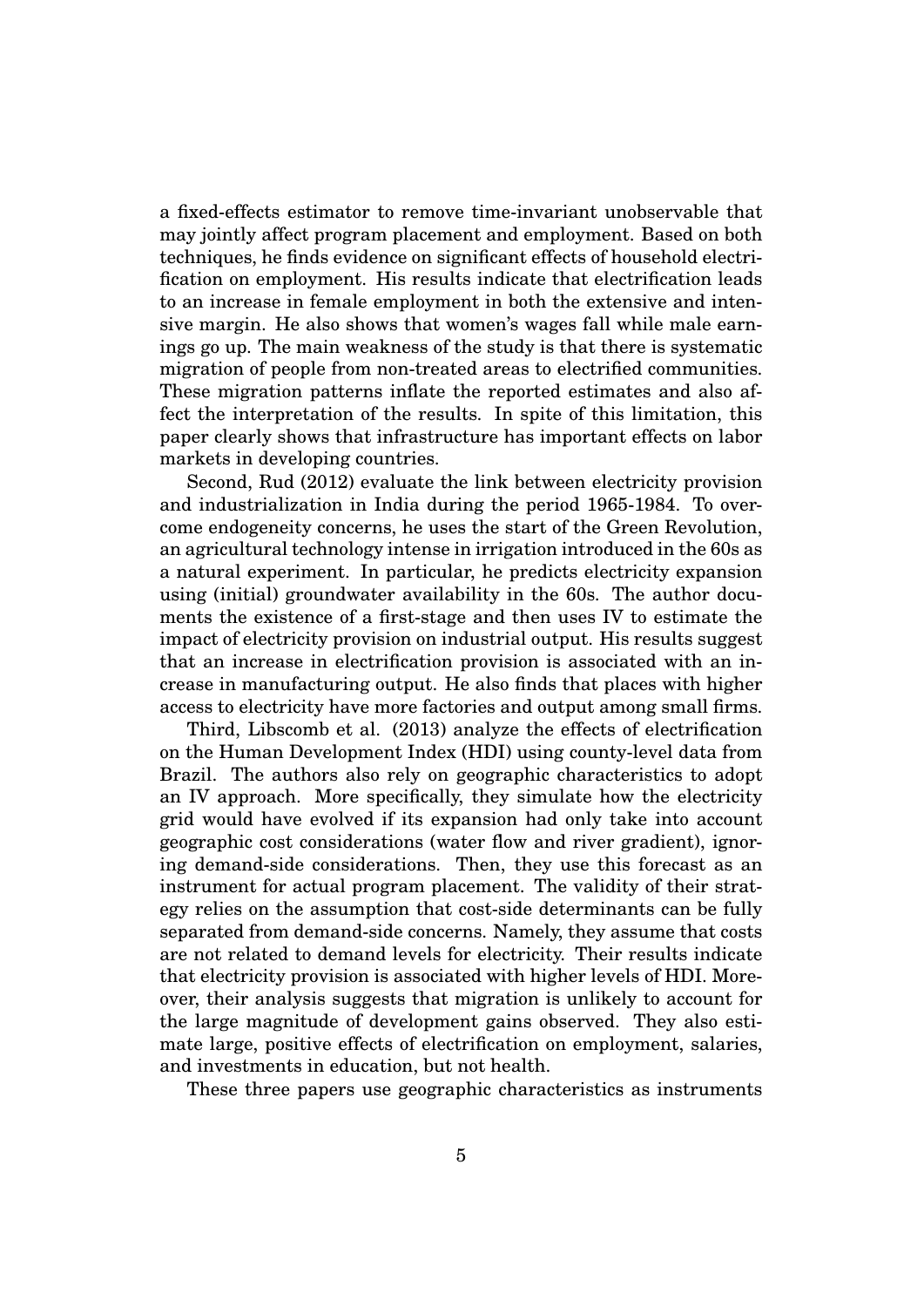for program placement. That is, they assume that land gradient, groundwater availability and river gradient do not have direct effects on employment, industrialization and development, respectively. For instance, Dinkelman (2011) assumes that land gradient do not affect the likelihood of engaging in labor-intensive activities such as agriculture. Alternatively, Rud (2012) rules out that manufacturing output can grow faster simply because of access to groundwater and not because of electrification. These limitations are unavoidable given the difficulty in solving the endogenous nature of infrastructure investments. In this paper, we also have to deal with the non-random allocation of the program. More specifically, we use two empirical strategies, DD and FE to examine the employment response to electrification in rural Peru. Our paper add to this literature by using individual-level data instead of aggregate data. Also, our data have detailed information on labor outcomes that allow us to identify the channels through which electrification affects employment in rural areas of Peru.

# **3** THE PROGRAM

In 1993, the Peruvian Ministry of Energy and Mines launched the Rural Electrification Program (PER, for its name in Spanish) as an attempt to foster social and economic development in rural areas. The implementation of the program began after the enactment of the "Act of Rural Electrification". According to this Act, the main objective of the PER is to provide rural families with electricity, with the support of the private sector, public institutions, and local governments.

The PER was not randomly assigned across districts. Instead, the Ministry used the following set of variables to identify eligible districts:

- Lower index of rural electrification (percentage of households with electricity)
- Higher poverty rate (percentage of households whose consumption is below the poverty line)
- Lower proportion of the estimated subsidy per connection
- Lower cost per connection
- Higher use of renewable energy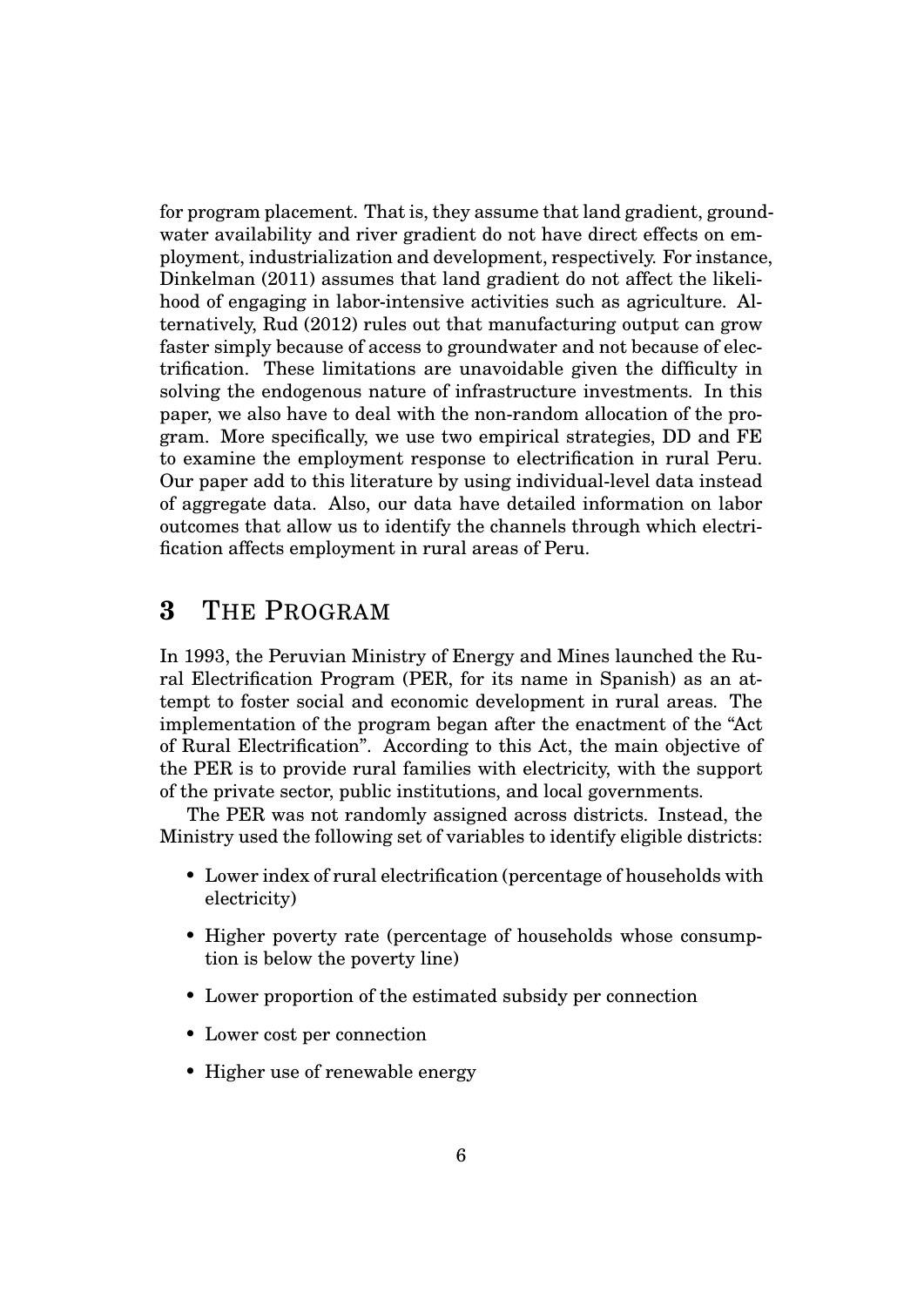Based on these dimensions, they defined the roll-out of the program. However, the program did not expand according to these criteria because every time new data was released (or new authorities got elected to work for the Ministry) the initial plans were changed. In fact, the Ministry divided the PER in two sub-periods: 1993-2004 and 2005- 2010. The first sub-period was based on variables constructed using the census of 1993. The second sub-period used data from three sources: census 1993, census 2005, and the poverty map of 2007.

In this paper, we focus on the projects that were concluded in the period 2006-2010 for two reasons. First, most of the projects were concluded in this period (due to rapid economic growth and high political stability). Second, the Institute of National Statistics (INEI for its name in Spanish) collected a unique household panel data set during this same period.

We present the evolution of electricity coverage in Figure 1. We estimate it using data from the ENAHO, including only rural districts <sup>[1](#page-6-0)</sup>. In only seven years, it jumped from 39 percent to 68 percent. The figure shows that access to electricity in rural areas roughly grew by 5 percentage points per year in the study period. The program aims to provide electricity to 95 percent of rural households by 2021.

So far, 628 electrification projects have been concluded throughout rural Peru. To illustrate, we present the timing of the program in Figure 2. The distribution of the projects according to its type is as follows: i) 55 transmission lines with a length of 2,872 kilometers; ii) 299 rural electrical systems whose total length is 20,000 kilometers ); iii) 268 hydropower plants; iv) 4 projects that included the installation of 1,523 solar panels; and v) 2 wind-turbines. The total cost of these projects is US\$ 657.5 million.

# **4** EMPIRICAL STRATEGIES

As mentioned in the previous section, the PER did not have an experimental design. Therefore, any difference in outcomes between treated and non-treated households would be a biased estimate of the effect of the program. To deal with unobserved confounders, we rely on two non-experimental methods to estimate the impact of PER on employment. First, we utilize repeated cross-sections and adopt a Differencesin-Differences (DD) approach. Second, we use household panel data

<span id="page-6-0"></span><sup>&</sup>lt;sup>1</sup>The data consists of seven annual cross sections of the ENAHO.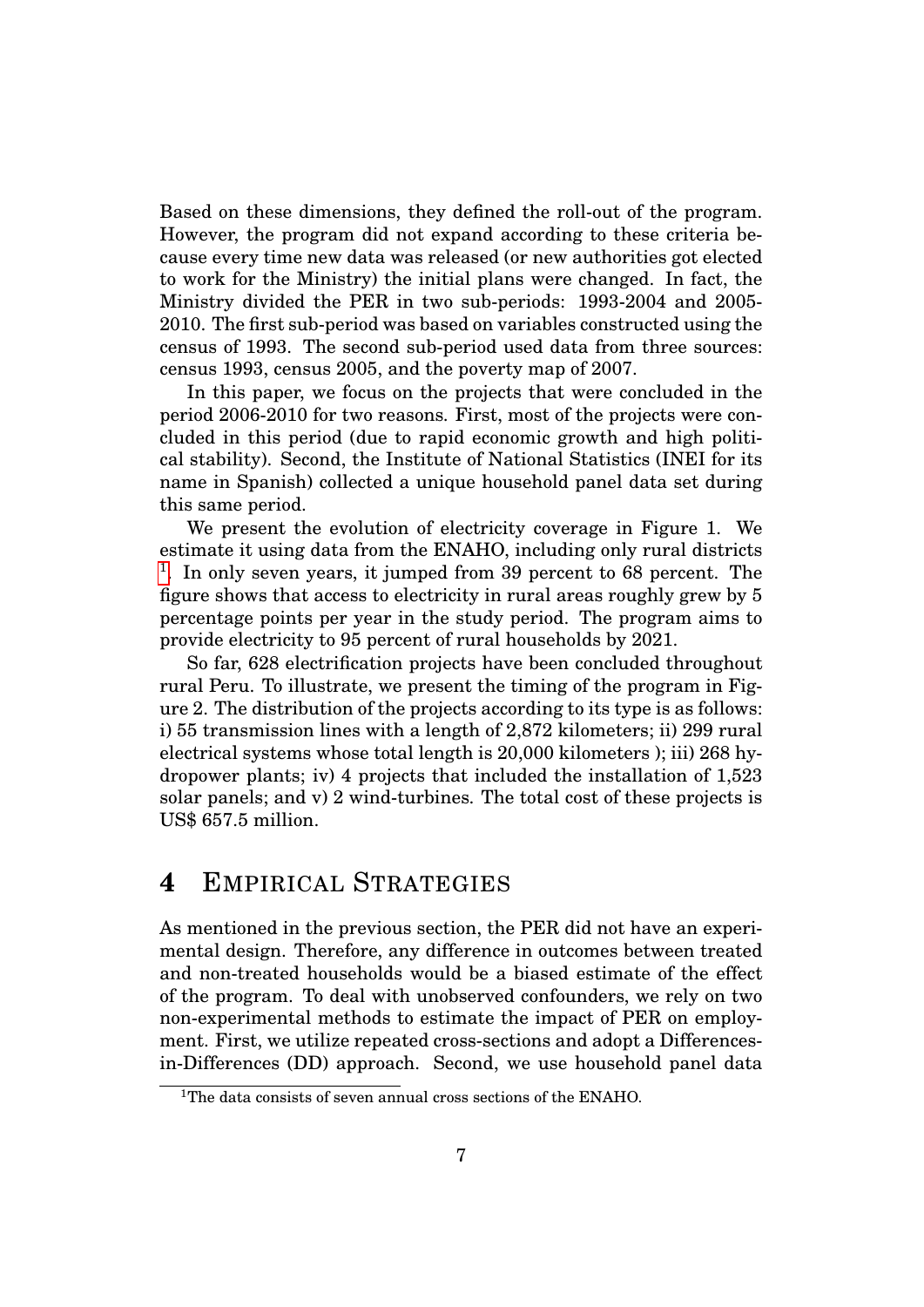and apply a Fixed Effects (FE) estimation. In both cases, non-treated and treated households would be referred to as the control and treatment group, respectively (bear in mind that the treatment is defined at the district level). Each approach has its identifying assumptions and data requirements which we describe with further detail in the next subsections. Both methods could be biased if there is systematic migration across areas. For example, migration would lead to "contamination", which refers to the fact that some individuals from the control group may receive the treatment and vice-versa. Given that FE not only captures district-level unobservable characteristics but also individual-level heterogeneity, we refer to it as our preferred specification.

#### **4.1** DIFFERENCES-IN-DIFFERENCES (DD)

The DD approach exploits the roll-out of the program to remove *permanent* differences across control and treated districts. That is, the DD estimator solves the problem of endogenous program placement under the assumption that the selection bias is additive and does not vary over time.

To fix ideas, let  $i = 1, 2, ..., N$ ,  $j = 1, 2, ...M$ , and  $t = 1, 2, ..., T$  denote, individuals, districts and years, respectively. This setup lead us to estimate the following equation:

$$
y_{ijt} = \alpha_j + \alpha_t + \alpha_1 d_{ijt} + \sum_{t=2}^{T} \beta_t (d_{ijt} * \alpha_t) + X'_{ijt} \gamma + \mu_{ijt}
$$
 (1)

where  $y_{ijt}$  is the outcome variable (participation, hours of work, and so on);  $\alpha_i$  and  $\alpha_t$  denote district and year fixed effects;  $d_{ijt}$  indicates that the individual lives in a district where at least one project has been concluded by year  $t$ ;  $X_{i}$  is a vector of characteristics (such as maternal language, education, and so on), and  $\beta_t$  are the parameters of interest. The error term is denoted by  $\mu_{iit}$  and is allowed to be correlated across individuals within districts.

Though the data from electrification projects are defined at the district level, our treatment indicator varies at the individual level because not all individuals were treated in the same year. This withindistrict variation allows us to include district fixed effects which, among other things, capture geographic characteristics that are relevant to determine the cost of each project (and therefore the placement of the program). The crucial assumption to obtain consistent estimates is that,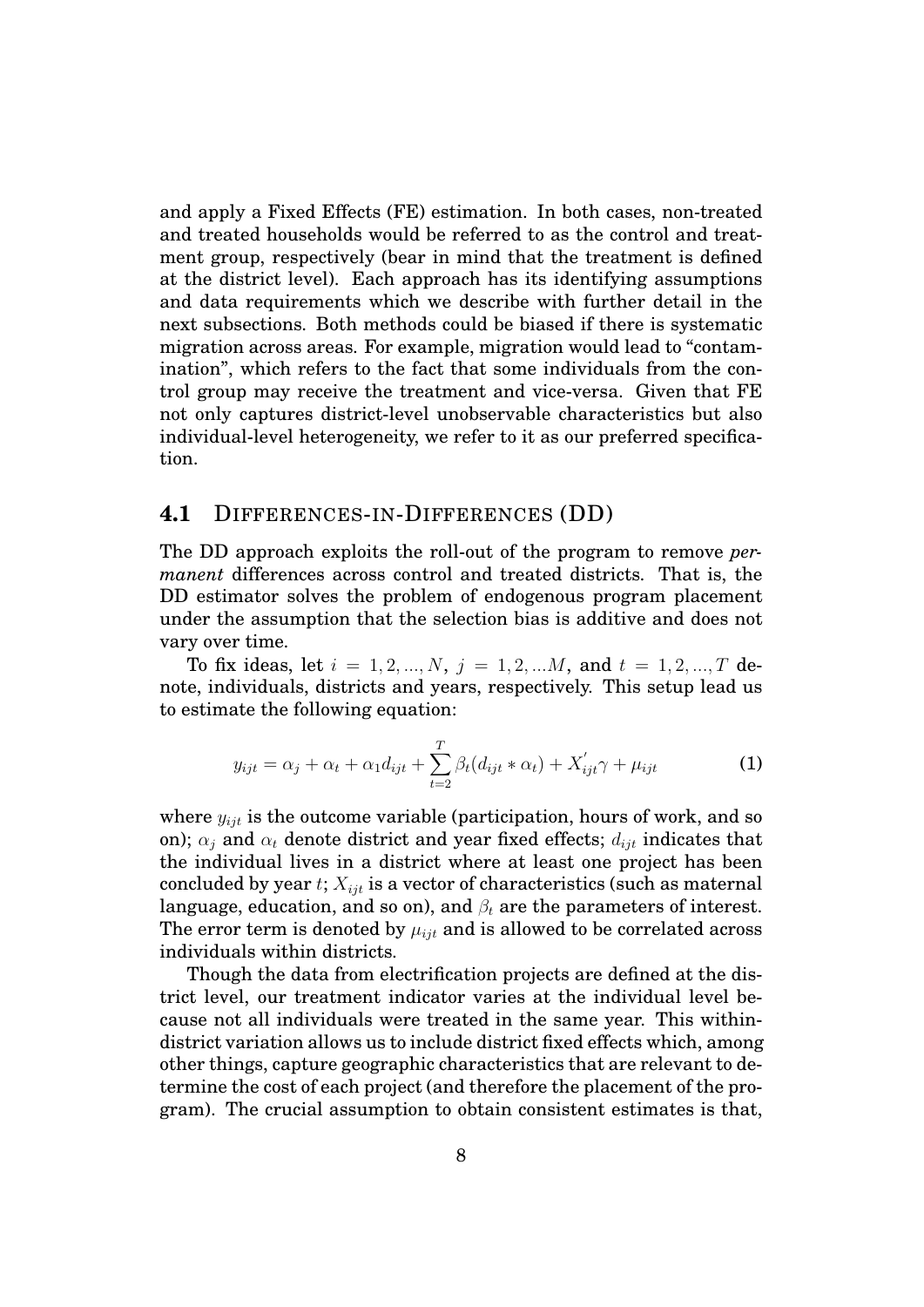in the absence of the treatment, employment trends would have been the same in treated and control districts. Based on the criteria used by the Ministry (see section 3), this assumption sounds plausible.

We should note that we fail to identify which households are actually beneficiaries of the program. Therefore, our results should be interpreted as "Intent-To-Treat" (ITT) estimates. In other words, we estimate the (overall) effect of providing electricity at the district level instead of measuring the impact of actually receiving it. Moreover, note that by construction the ITT estimate is year-specific.

Around one third of treated districts received more than one electrification project in the study period. Thus, we are able to construct a measure of "treatment intensity" among treated districts that varies over time. More formally, we also run:

$$
y_{ijt} = \alpha_j + \alpha_t + \phi * Intensity_{jt} + X'_{ijt}\gamma + \nu_{ijt}
$$
 (2)

where *Intensity* measures the *cumulative* number of concluded projects in district *j* by year *t* and all the other variables are defined as in equa-tion (1) <sup>[2](#page-8-0)</sup>. The coefficient  $\phi$  measures the marginal impact of concluding one additional project, conditional on being exposed to the program. The identifying assumption of equation (2) is that our measure of intensity is uncorrelated with the error term once we control for district and year fixed effects, and individual characteristics.

### **4.2** FIXED-EFFECTS (FE)

Rather than using repeated cross-sections, the FE approach requires to follow the *same* individuals over time. The advantage of having panel data is that we can estimate the following equation:

$$
y_{ijt} = \lambda_i + \lambda_j + \lambda_t + \rho e_{ijt} + \eta_{ijt}
$$
\n(3)

where  $y_{ijt}$  is the dependent variable,  $\lambda_j$  and  $\lambda_t$  denote district and year fixed effects,  $e_{iit}$  indicates that the individual lives in a district where at least one project has been concluded by year  $t$ , and  $\eta_{i}$  is the error term, which is allowed to be correlated within individuals across periods. The main difference with respect to equations (1) and (2), is the inclusion of an individual fixed effect denoted by  $\lambda_i$ , which captures

<span id="page-8-0"></span> $^{2}$ In other words, our measure of intensity is not the number of projects concluded each year. Instead, is the cumulative number of projects concluded by year (i.e. it is increasing over time).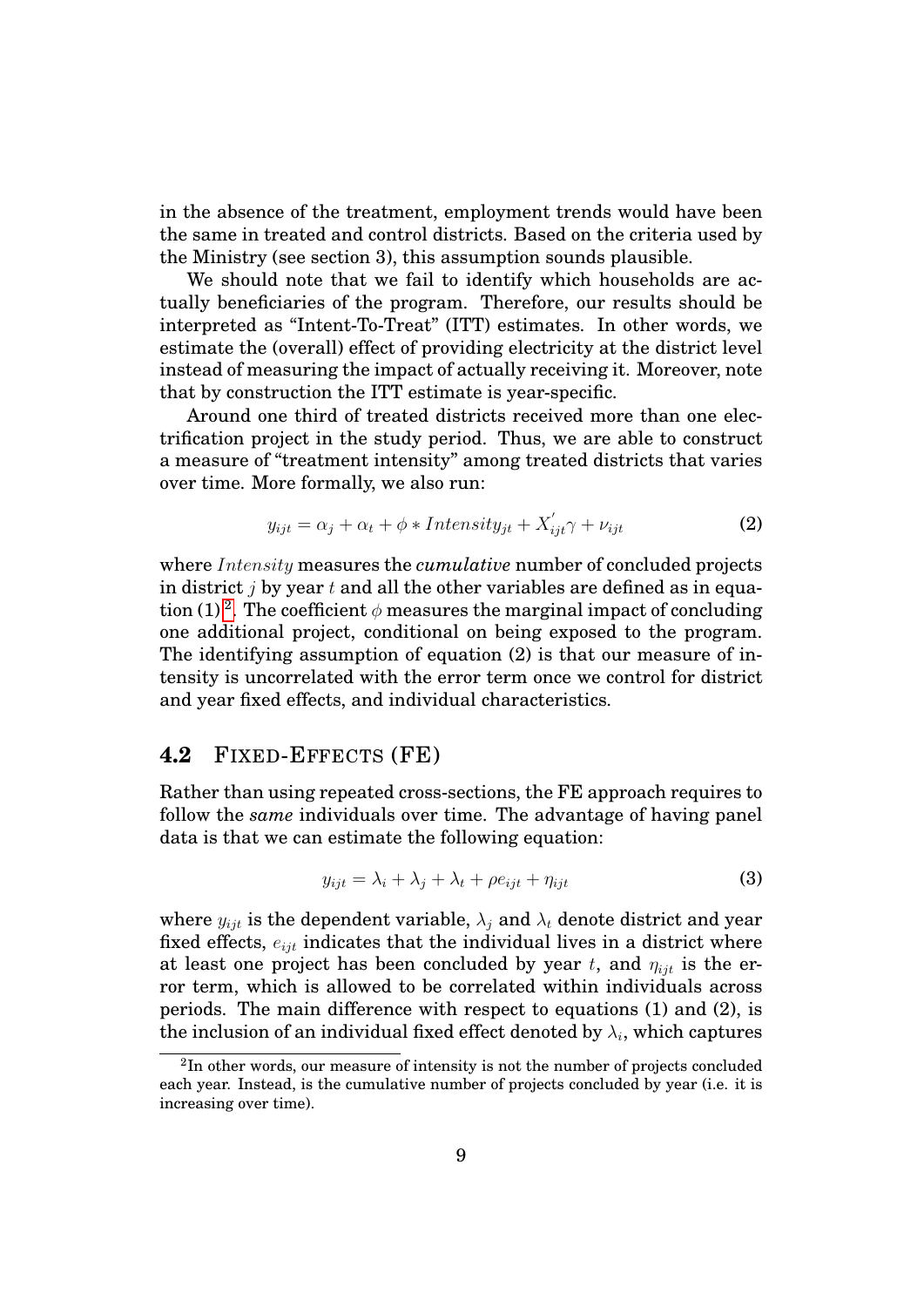unobserved individual heterogeneity. The price of doing so is that we cannot include individual controls that do not vary over time such as district/year of birth, maternal language, sex, and education. Recall that FE is our preferred specification because it is robust to the inclusion of individual fixed effects.

Hence, the key assumption to apply a FE strategy is that unob-served confounders are time-invariant<sup>[3](#page-9-0)</sup>. Given that program placement was determined by district characteristics that were measured at some point of time (which allows us to think of them as time-invariant variables), the identifying assumption of the FE approach seems to be reasonable.

Finally, we run the FE analogous of equation (2). That is:

$$
y_{ijt} = \lambda_i + \lambda_j + \lambda_t + \pi * Intensity_{ijt} + \varepsilon_{ijt}
$$
\n(4)

where all variables are defined in a similar fashion. The interpretation of the parameter  $\pi$  is the same of  $\phi$  from equation (2): the effect of concluding one additional electrification project, conditional on being exposed to the treatment.

### **5** DATA

Our primary data source is the Encuesta Nacional de Hogares (henceforth, ENAHO) conducted by the INEI on a yearly basis. This survey includes comprehensive information at both the household and individual level. The ENAHO is representative at the national, urban and rural level.

For the DD approach, we pool repeated cross-sections for the period 2006-2012. For the FE strategy, we use a unique household panel data set for the period 2007-2010. The sample size of the former is much larger than the latter. In both cases, we focus on rural districts.

The dependent variables are taken from the ENAHO employment record (in which all individuals over 14 are interviewed). We construct nine labor market outcomes for the empirical analysis: i) participation; ii) employment; iii) hours of work; iv) log earnings; v) log hourly wages; vi) whether the individual has two jobs; vii) whether he is a wage-

<span id="page-9-0"></span><sup>3</sup>We distinguish the individual fixed effect from the district fixed effect only to illustrate the main difference with respect to the DD approach. However, in practice, they are not distinguishable because individuals in our panel do not migrate. Therefore, the district of residence is captured in the individual fixed effect.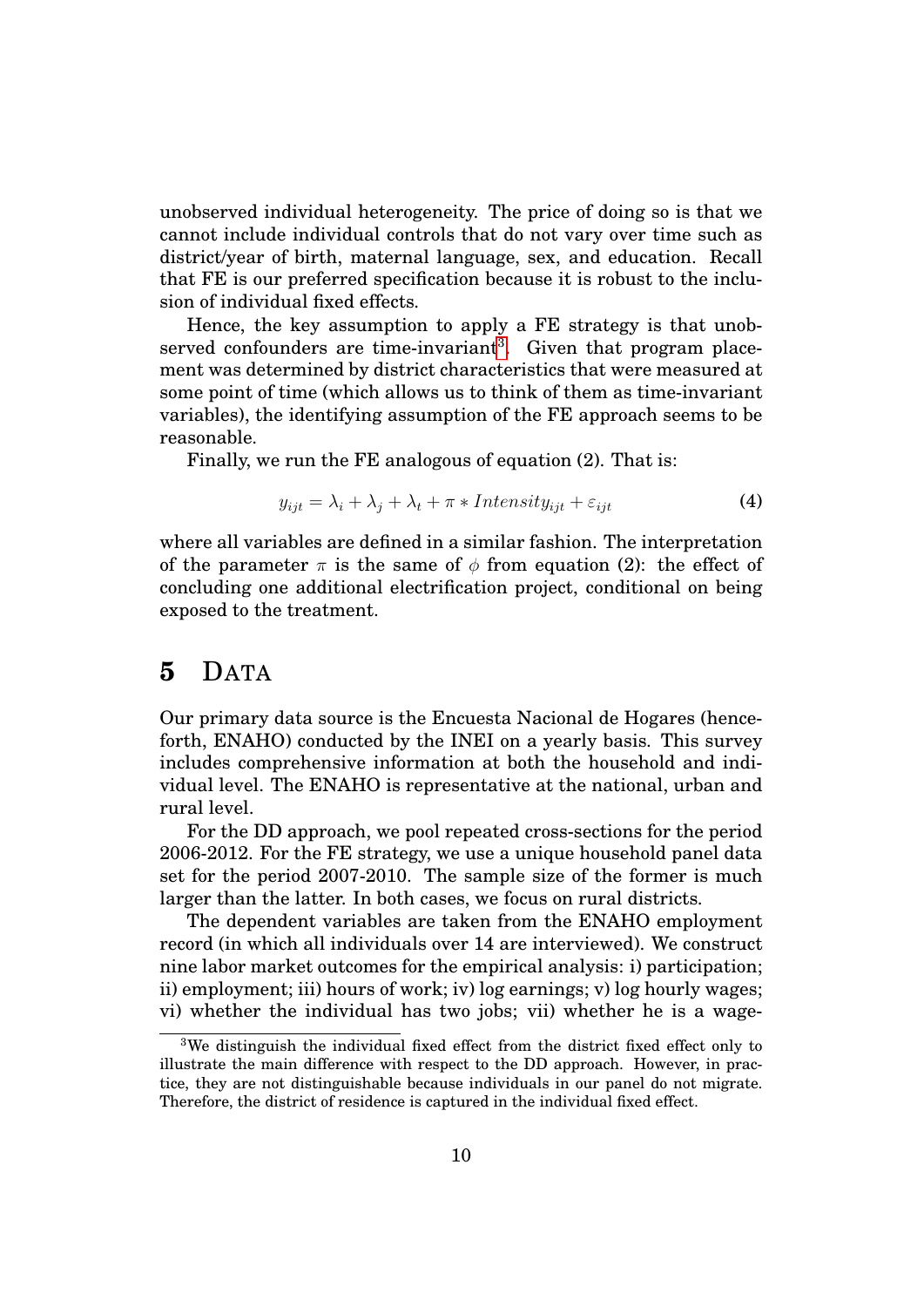earner; viii) whether he works in agriculture; and ix) whether he is self-employed (see the Appendix for further details).

The vector of controls used in the DD approach is taken from the ENAHO education record. It includes characteristics such as maternal language, sex, age, and education level (for more details see the Appendix). We also include an indicator variable for the presence of children below 5 in the household, taken from the demographics record.

The list of electrification projects that were concluded between 2006 and 2010 was taken from administrative records of the Ministry of Energy and Mines. In our study period, 567 projects (out of 628) were concluded in 412 rural districts. For each project, we observe the year of conclusion, and the treated districts (101 projects include more than one district). However, we are unable to distinguish between types of projects (e.g., transmission lines versus hydropower plants).

Treated districts are defined as follows. We say that a district is treated by year *t* if at least one project had been concluded in that year or earlier. In addition, our measure of treatment intensity is the cumulative number of concluded projects by year. For instance, if a district has one project per year, from 2007 to 2010, its intensity measure would be as follows: 1,2,3,4 (see Figure 3 to check how intensity varies by area). Then, we use unique district identifiers, year of interview and year of conclusion of each project to match both data sets. After this matching, our final DD and FE samples include 246,735 and 12,964 individuals, respectively.

Table 1 shows the evolution of electricity coverage by area (treated and non-treated). In both samples, we note that initial coverage was lower in treated areas than in control districts, which is consistent with the criteria used by the Ministry. When looking at the DD sample, we see that treated areas experienced a rapid growth in access to electricity: coverage went from 26 percent in 2006 to 67 percent in 2012. A similar expansion in access to electricity is observed when we use the panel sample. Control areas also experienced an increase in access to electricity during the study period, which supports the common-trend assumption needed to correctly estimate the impact of the program.

To show that the program led to higher electricity coverage, we regress (actual) access to electricity on the treatment variable, and on our measure of intensity. Table 2 reports the corresponding estimates for both samples. Columns 1 and 3 document the positive and highly significant impact of the treatment on access to electricity: coverage in treated districts is roughly 8 percentage points higher than in control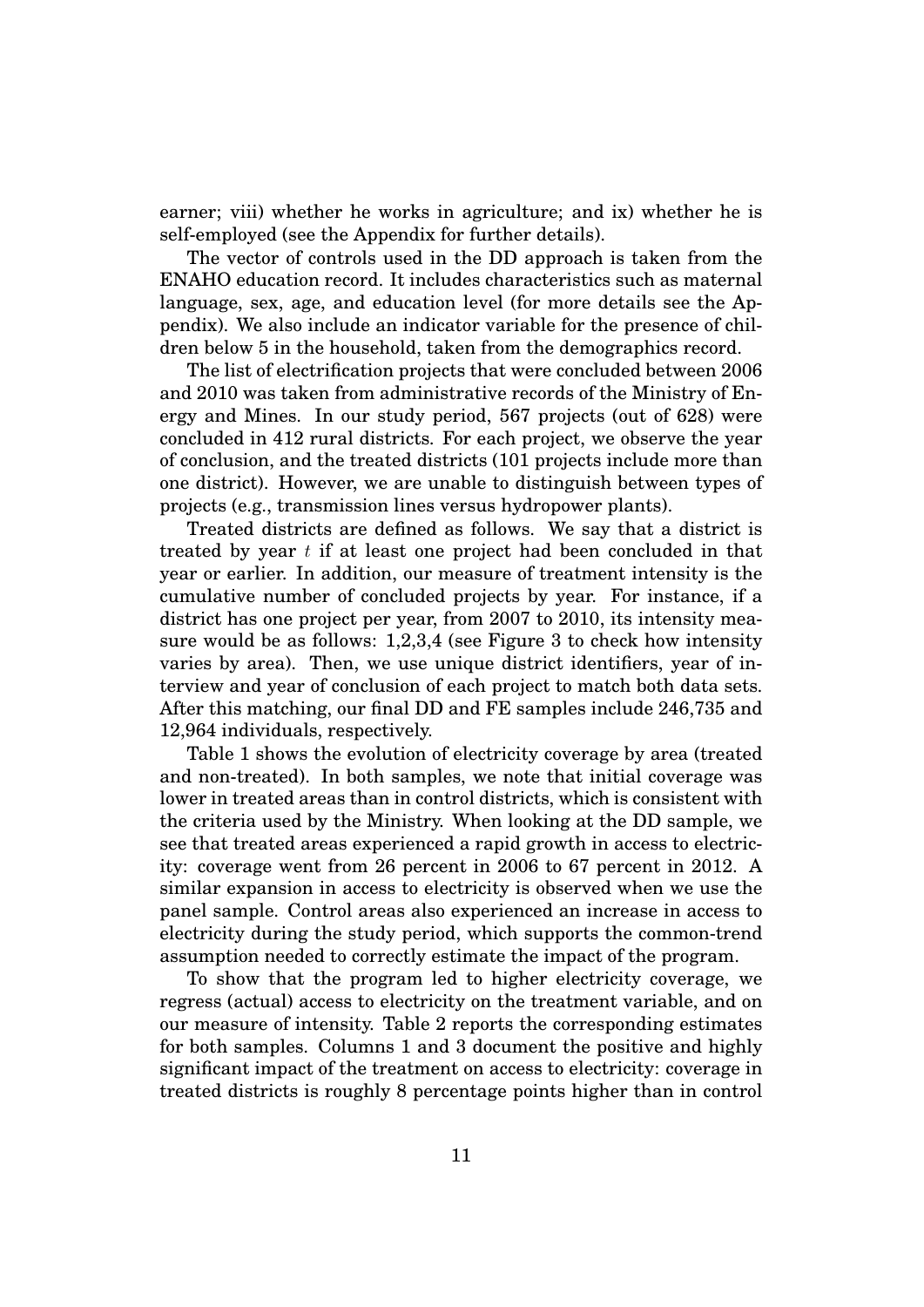areas. Similarly, columns 2 and 4 indicate that, conditional on being exposed to the program, each additional electrification project increases coverage by 2.5 and 3.5 percentage points in the DD and panel sample, respectively. Taken together, these results suggest that our ITT and intensity variables are strongly correlated to actual access to electricity.

### **6** RESULTS

### **6.1** DD RESULTS

The DD results for the whole sample are shown in Table 3. Panel A displays the ITT estimates for each year on the nine labor market outcomes. In general, the point estimates are very small and not significantly different from zero. Only the projects that were concluded in 2010 appear to have a modest impact on the probability of having two jobs and the likelihood of being wage-earner (see columns 6 and 7, respectively). The coefficient in column 6 indicates that treated individuals are less likely to have two jobs than people living in non-treated areas. In column 7, we see that the treatment slightly increases the likelihood of being wage-earner by 0.8 percentage points. In Panel B, we present the estimated impact of concluding one additional electrification project, conditional on being exposed to the program. Our findings suggest that treatment intensity only has a significant effect on hours of work and the probability of working in agriculture.

Table 4 reports the estimated effects of electrification only for men. Our results indicate that the program does not affect participation or employment rates (columns 1 and 2). We do find a positive but small (and barely significant) effect on weekly hours of work: projects that were concluded in 2009 increases labor supply by 0.8 hours. Columns 6, 7, and 9 suggest that providing electricity reduces the likelihood of having two jobs, and increases the probability of being wage-earner and self-employed, respectively. Though the estimates are highly significant, they are small in magnitude. Panel B shows that participation and employment rates decrease at a very low pace as we add electrification projects.

In Table 5, we present the ITT estimates for the female sample. In the top half, we see that electrification projects have no impact on labor market outcomes except for self-employment. Column 9 shows that projects concluded in 2008 reduce the likelihood of being self-employed by 1.7 percentage points. The bottom half of Table 5 exhibits that hours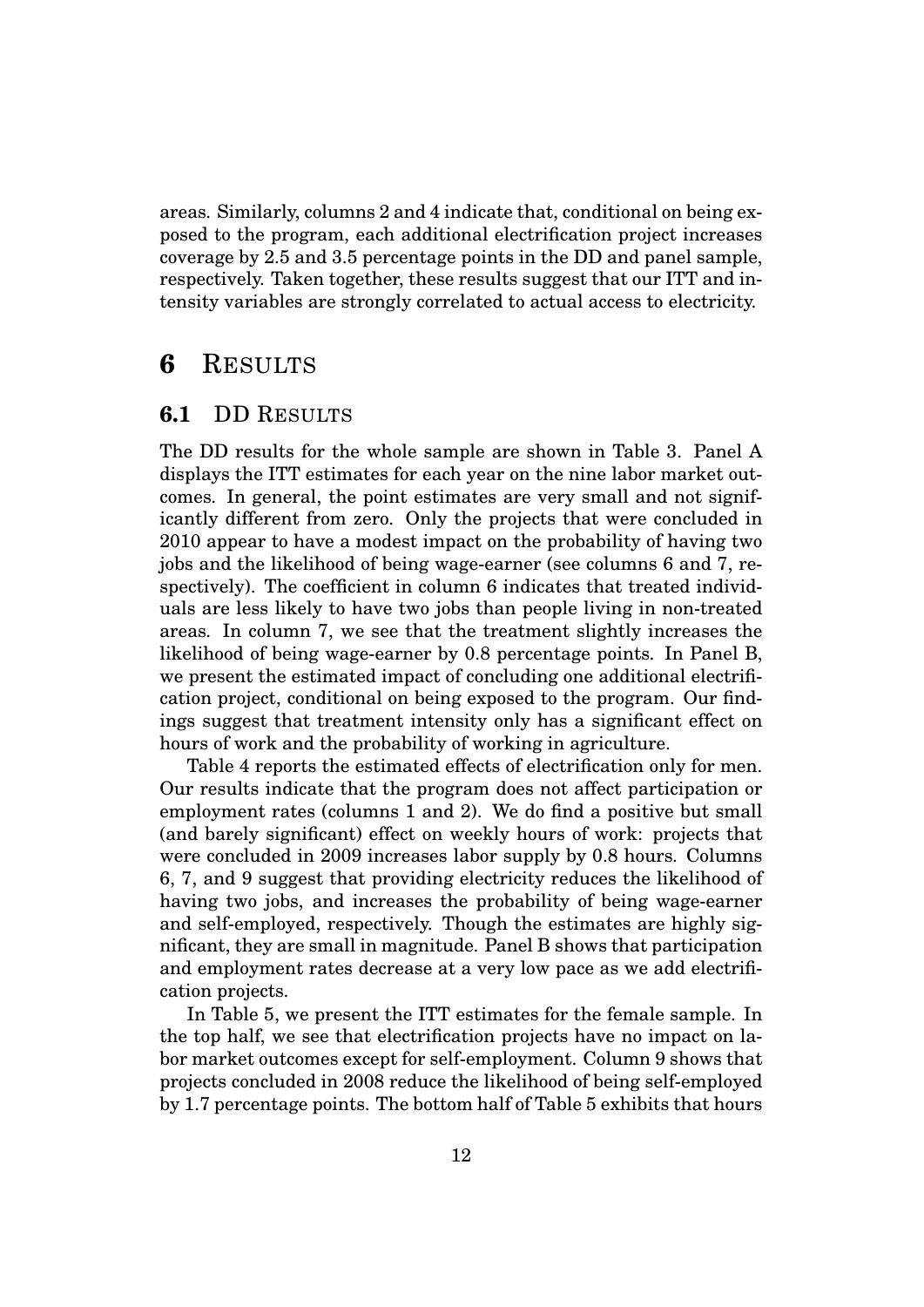of work and the likelihood of working in agriculture change as we conclude additional projects. Our measure of intensity suggests that labor supply goes up by 0.2 hours of work with each additional project while the probability of working in agriculture goes down by 0.6 percentage points as intensity increases.

Youth employment (workers between 14-25 years old) is pervasive in rural areas and, therefore, is relevant to have a closer look at it. Panel A in Table 6 presents ITT estimates of the program among the youth. These results show that young workers are not affected by the program in most dimensions. Columns 7 and 8 indicate that the treatment increases the probability of being wage-earner (projects that were concluded in 2007) and decreases the likelihood of working in agriculture (projects that were concluded in 2008), respectively. When looking at Panel B, we do not find significant effects which may suggest that youth employment is less sensitive to treatment intensity than adult employment.

In short, the DD estimates imply that the program have little impact on labor market outcomes. First, the PER reduces the likelihood of having a second occupation and slightly rises the chances of being wage-earner in the sample as a whole. Second, the treatment seems to increase male's hours of work but the point estimate is small. Third, electrification projects tend to decrease the probability of being selfemployed among women. Fourth, the probability of being wage-earner goes up and the chances of working in agriculture go down among young people in treated districts. Now, we turn to discuss the results of our preferred specification.

### **6.2** FE RESULTS

Table 7 reports the estimated effects of the PER for the whole sample. Panel A displays the ITT estimates and Panel B shows the estimates of treatment intensity. The ITT estimates suggest that the program did not have a significant impact on participation and employment rates, earnings, the likelihood of being wage-earner nor the probability of working in agriculture. However, providing electricity increases hours of work, reduces the likelihood of having two jobs, and rises the chances of being self-employed (see columns 3, 6, and 9, respectively). More specifically, weekly hours of work go up by almost two hours; the probability of having two jobs decreases by 3 percentage points; and individuals who live in treated areas are more likely to be self-employed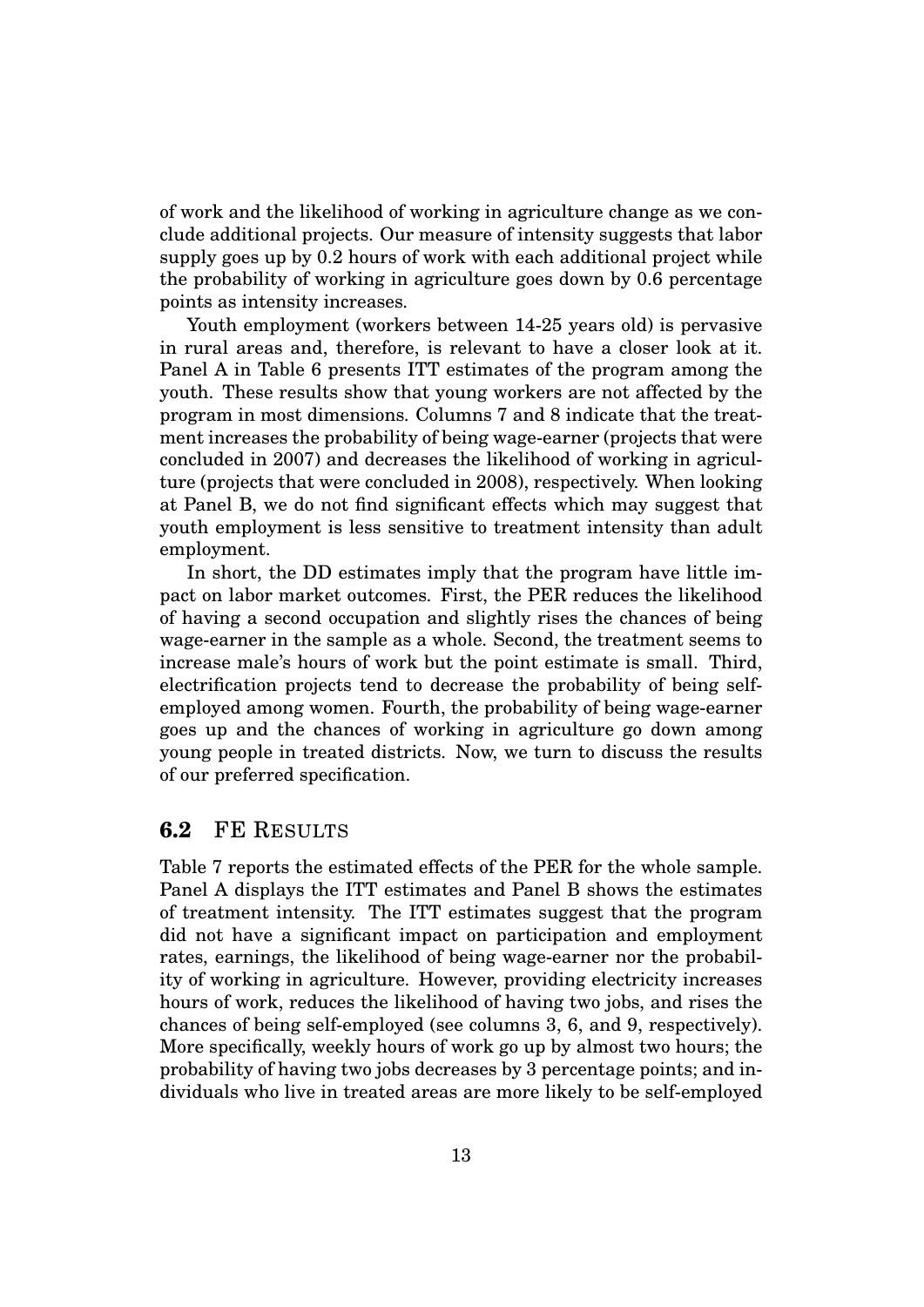by more than 3 percentage points. Qualitatively, these effects indicate that individuals who benefit from the program choose to work harder as independent workers but are less likely to have two jobs. Panel B of Table 7 shows that the impact on hours of work and the likelihood of having two jobs is larger (in absolute terms) as we add electrification projects. Conditional on being exposed to the program, each additional project increases labor supply by 0.5 hours of work and decreases the likelihood of having two jobs by roughly 2 percentage points. These results suggest that the effects of electrification on these outcomes are increasing on the number of projects that each district received.

The point estimates for the male sample are presented in Table 8. Panel A reports statistically significant impacts on hours of work, the likelihood of having two jobs and the probability of working in agriculture. The coefficient in column 3 suggests that providing electricity increases male labor supply by 2.6 hours of work (per week). A negative effect on the likelihood of having two jobs is shown in column 6: treated male individuals are 6 percentage points less likely to have two jobs than men in the control group. These two coefficients are twice larger than those for the sample as a whole. Finally, the point estimate in column 8 reveals that the program increased the probability of working in agriculture by 5 percentage points. The bottom half of Table 8 indicates that each additional project has a positive impact on male's hours of work. This increase leads to a mechanical reduction of hourly wages of 8 percent with each new project (given that earnings remain unchanged). Column 6 shows that increase in treatment intensity also reduces the likelihood of having two jobs by 2.4 percentage points.

In Table 9, we focus on the effects of electrification on female labor market outcomes. If we look at Panel A, we notice interesting differences with respect to men. First, employment rates go up by 3.5 percentage points in treated districts. Second, providing electricity increases earnings and hourly wages by around 35 percent. Third, the treatment diminishes the likelihood of working in agriculture by almost 4 percentage points (which is consistent with the findings of Escobal, 2005 and Torero et al. 2007). Fourth, women in treated areas are more likely to be self-employed than their counterparts in the control group. The estimated coefficients in Panel B suggest that an additional electrification project increases female earnings by 10 percent and reduces the probability of having two jobs by 1.3 percentage points. Our results then indicate that women in treated districts with, for instance, two projects earn 40 percent more than women in control areas. These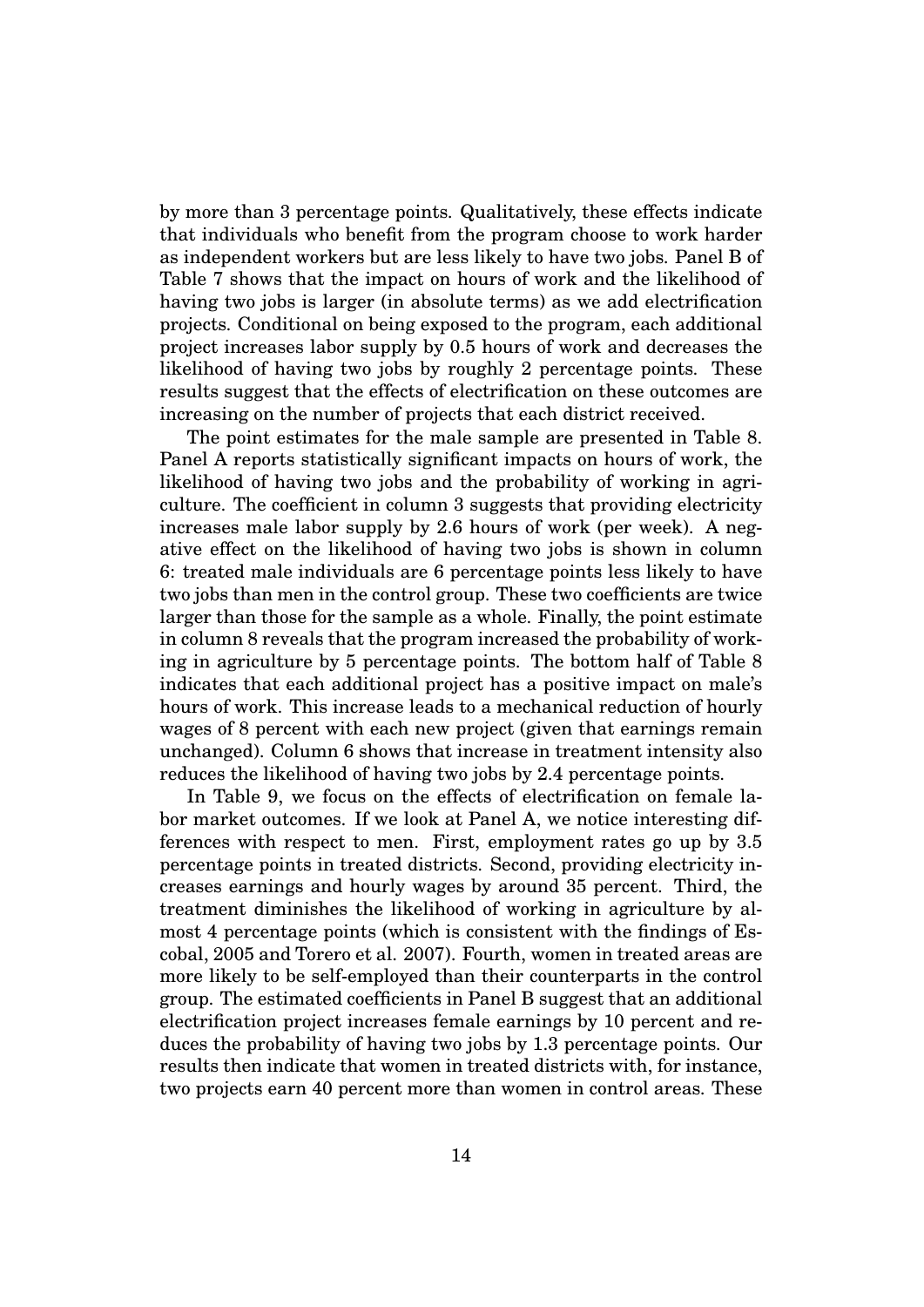gains in earnings appear to be very large and should have a positive impact on the gender wage gap given that male earnings do not response to the treatment nor to its intensity.

Table 10 shows the estimated impacts of electrification on youth employment (workers age 14-25). In the top half, we find no statistically significant effects except for the likelihood of having two jobs. The point estimate in column 6 suggests that treatment diminishes the probability of working in two jobs by 5.5 percentage points. The bottom half of Table 10 reveals that treatment intensity have a positive impact on earnings (10 percent) and a negative effect on the likelihood of having two jobs (1.3 percentage points).

To sum up, our panel data estimates suggest that, in the sample as a whole, the treatment increases hours of work, diminishes the likelihood of having two jobs and rises the probability of being self-employed. These results may indicate that rural electrification increases the benefits of labor specialization (i.e. it is less attractive to have more than one job) and encourages the start of new businesses (i.e. people are more likely to be self-employed). However, the estimated coefficients are modest in magnitude. When we split the sample by sex, our results show that the program have positive impacts on male's hours of work and female's earnings. Among the youth, the program reduces the likelihood of working in two jobs. Finally, the analysis of treatment intensity reveals that each additional project reinforces such impacts.

# **7** CONCLUDING REMARKS

Governments in developing countries devote a significant share of their resources to invest in public infrastructure. In fact, providing access to basic services such as water sanitation, electricity, and telecommunications is one of the top priorities in their policy agendas.

In this paper, we examine the labor market consequences of providing electrification to rural districts using individual-level data from Peru. To deal with the endogenous placement of the electrification program, we adopt differences-in-differences and fixed-effects strategies. We therefore assume that unobserved confounders are time-invariant at the district and individual level, respectively.

Both estimation strategies yield qualitatively similar estimates. Our ITT estimates suggest that the treatment increases hours of work and decreases the likelihood of having more than one job among males. One potential explanation for this result is that the electrification program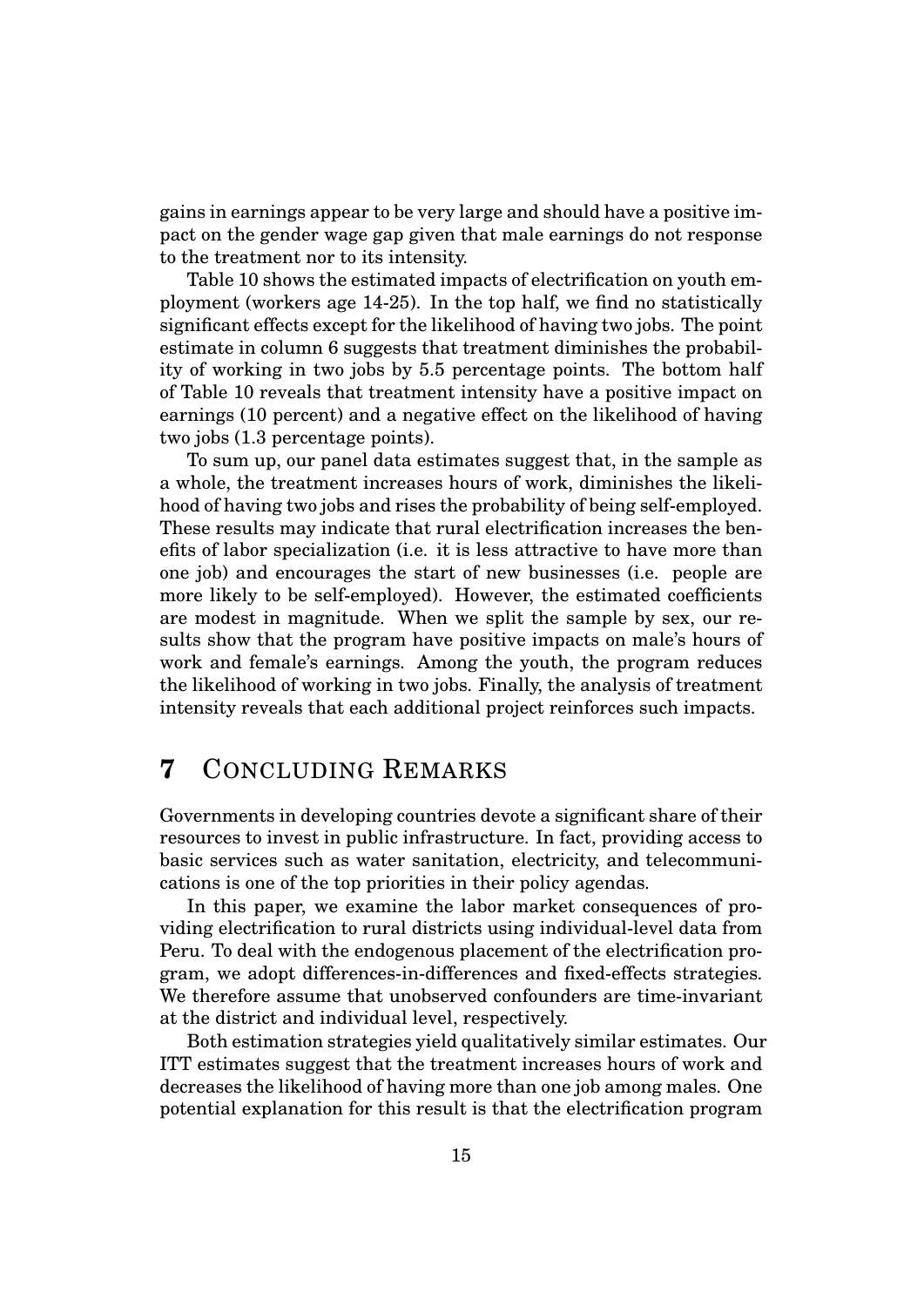raises the benefits of specializing and therefore makes it less attractive to have a second occupation. It seems as if electricity increases available time to work and economies of scale increase the payoff of focusing on one occupation instead of having two. Among women, we document that earnings are higher in treated areas than in control districts. Interestingly, these gains appear to be driven by a lower probability of working in agriculture. Taken together, these pieces of evidence suggest that the program reduced the gender wage gap among beneficiaries. Moreover, our measure of treatment intensity indicates that the size of these effects (for both men and women) increases as more electrification projects are concluded.

Let us recall two caveats of our empirical analysis. First, the validity of our strategies rests on the assumption that selection bias takes the form of unobserved time-invariant characteristics. Second, we fail to account for potential systematic migration that could bias our results. For instance, our estimated increase in hours of work could be driven by migration of hard-working men from control areas to treated districts.

Future work should look at the impact of electrification on educational outcomes. Access to electricity could be thought of as shock to school quality which, in turn, may affect the demand for education. Also, electrification could affect health outcomes through better equipments at health centers or less demand for in-door polluting technologies (e.g. replacing wood/candles for electrical appliances/lightbulbs). Future research on such outcomes would be important to understand the overall effect of electrification on the lives of the rural poor.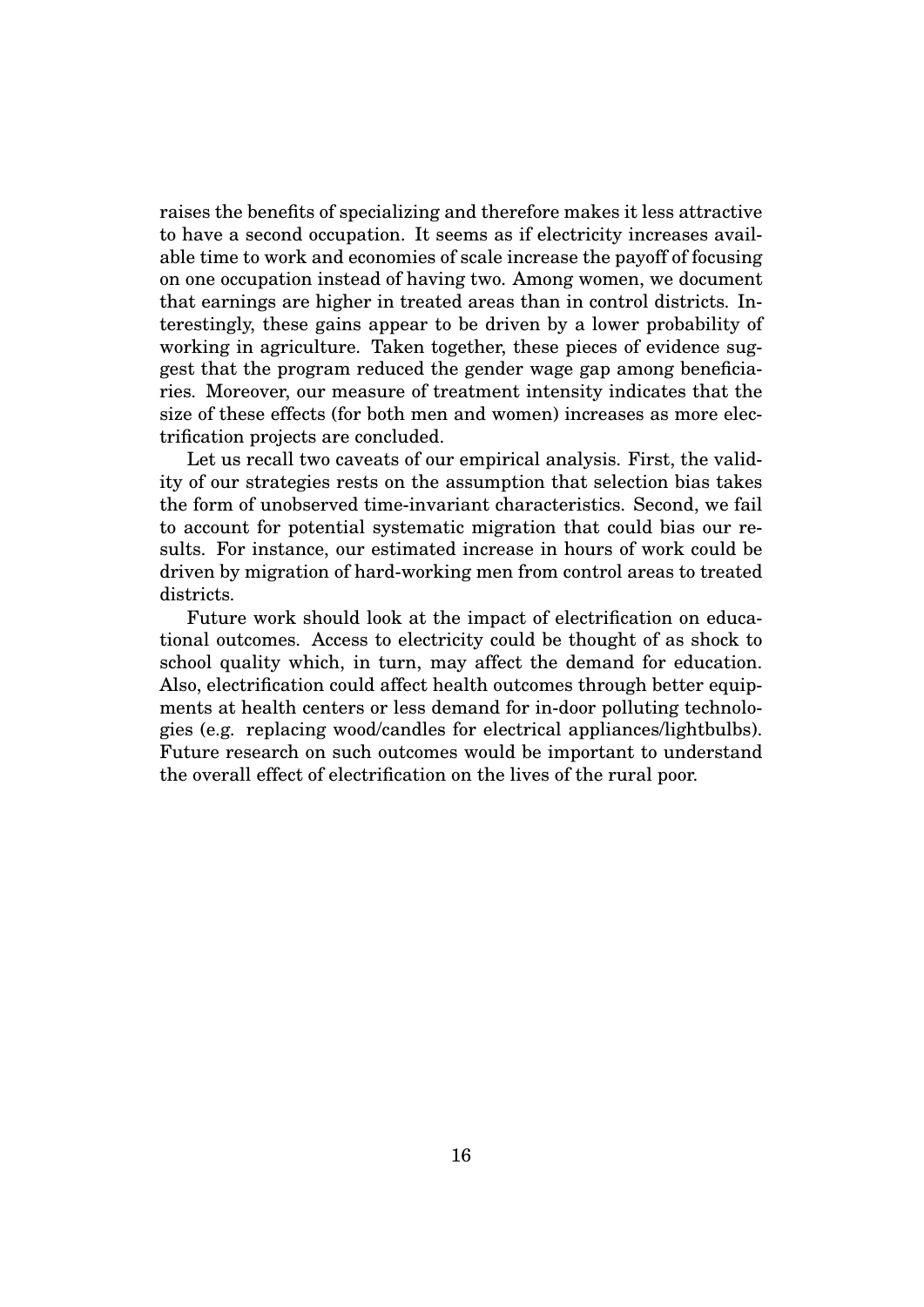# **References**

- ANGRIST, J. and PISCHKE, J. S. (2009): "Mostly Harmless Econometrics, An Empiricist's Companion"; Princeton University Press, 2009.
- BAILEY, M. and COLLINS, W. (2011): "Did improvements in Household Technology caused the Baby Boom? Evidence from Electrification, Appliances Diffusion, and the Amish"; *American Economic Journal: Macroeconomics*, N. 3, April 2011, pp. 189-217
- BANERJEE, A.; DUFLO, E. and QUIAN, N. (2012): "On the Road: Access to Transportation Infrastructure and Economic Growth in China"; National Bureau of Economic Research, Working Paper N. 17897, March 2012.
- BEURMANN, D. (2011): "Telecommunication Technologies, Agricultural Profitability and Child Labor in Rural Peru"; Central Bank of Peru, Working Paper Series, 2011-02.
- BEURMANN, D; MCKELVEY, C. and SOTELO, C. (2012): "The Effects of Mobile Phone Infrastructure: Evidence from Rural Peru"; Central Bank of Peru, Working Paper Series, 2012-12.
- DINKELMAN, T. (2011): "The Effects of Rural Electrification on Employment: Evidence from South Africa"; *American Economic Review*, N.101, December 2011 ,pp. 3078-3108
- DUFLO, E.; GLENNERSTER, R. and KREMER, M. (2006): "Using Randomization in Development Economics Research: A Toolkit"; National Bureau of Economic Research, Technical Working Paper 333, December 2006
- ESCOBAL, J. (2005): "The Role of Public Infrastructure in Market Development in Rural Peru"; PhD Thesis, Wageningen University, The Netherlands.
- GOYAL, A. (2010): "Information, Direct Access to Farmers, and Rural Market Performance in Central India"; *American Economic Journal: Applied Economics*, N. 2, July 2011 ,pp. 22-45
- IMBENS, G. and WOOLDRIDGE, J. (2009): "Recent Developments in the Econometrics of Program Evaluation"; *Journal of Economic Literature*, V. XLVII, March, pp. 5-86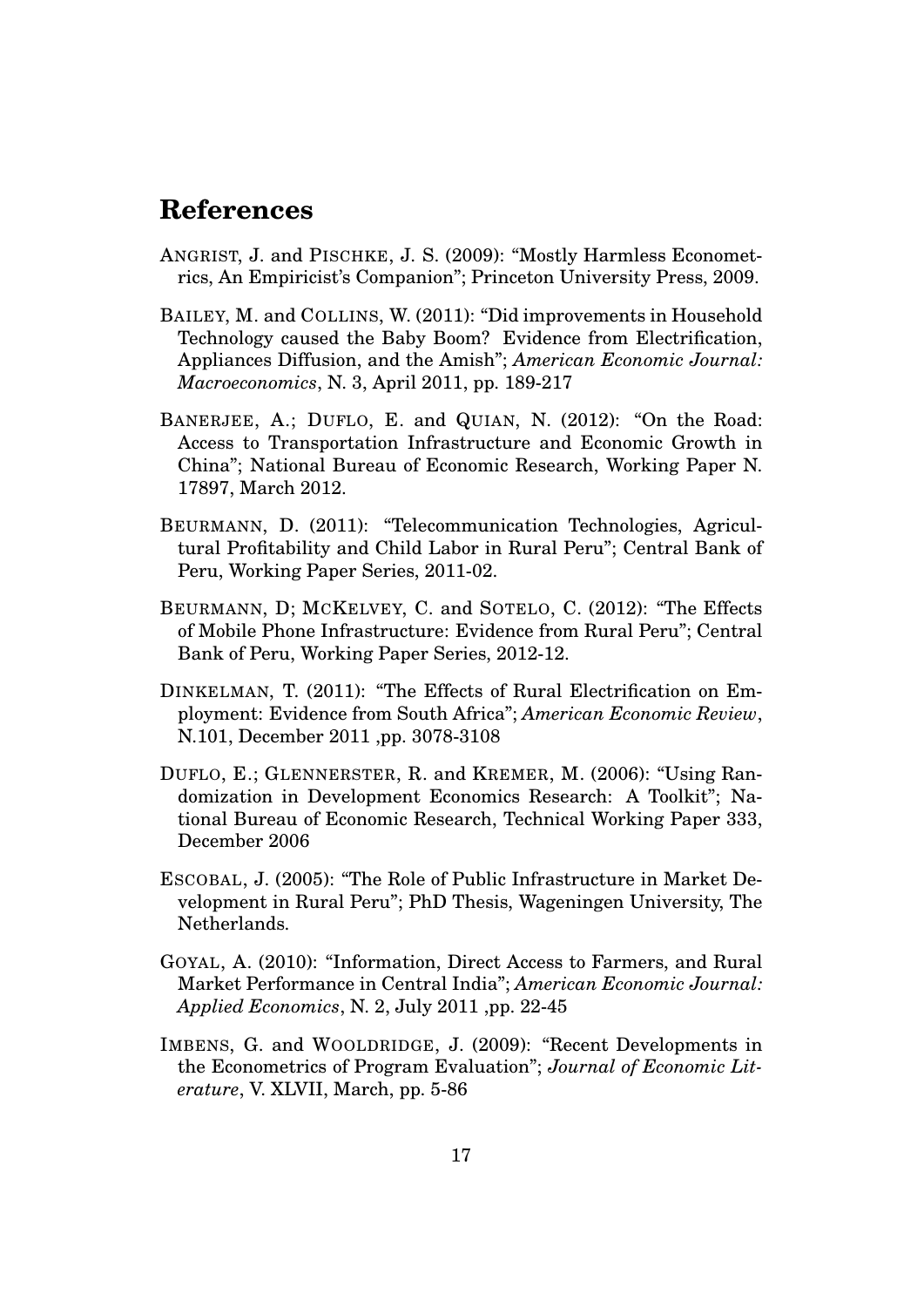- LIBSCOMB, M.; MOBARAK, A. M. and BARHAM, T. (2013): "Development Effects of Electrification: Evidence from Topographic Placement of Hydropower Plants in Brazil"; *American Economic Journal: Applied Economics*, N. 5 , April 2013, pp. 200-231.
- OLKEN, B. (2009): "Do Television and Radio Destroy Social Capital? Evidence from Indonesian Villages"; *American Economic Journal: Applied Economics*, N. 1, 4, pp. 1-33
- RUD, J. P. (2012): "Electricity provision and industrial development: Evidence from India"; *Journal of Development Economics*, N.97, pp. 352-367
- TORERO, M.; ÁLCAZAR, L. and NAKASONE, E. (2007): "Provision of Public Services and Welfare of the Poor: Learning from an Incomplete Electricity Privatization Process in Rural Peru "; IDB Working Paper N. 221, August 2007.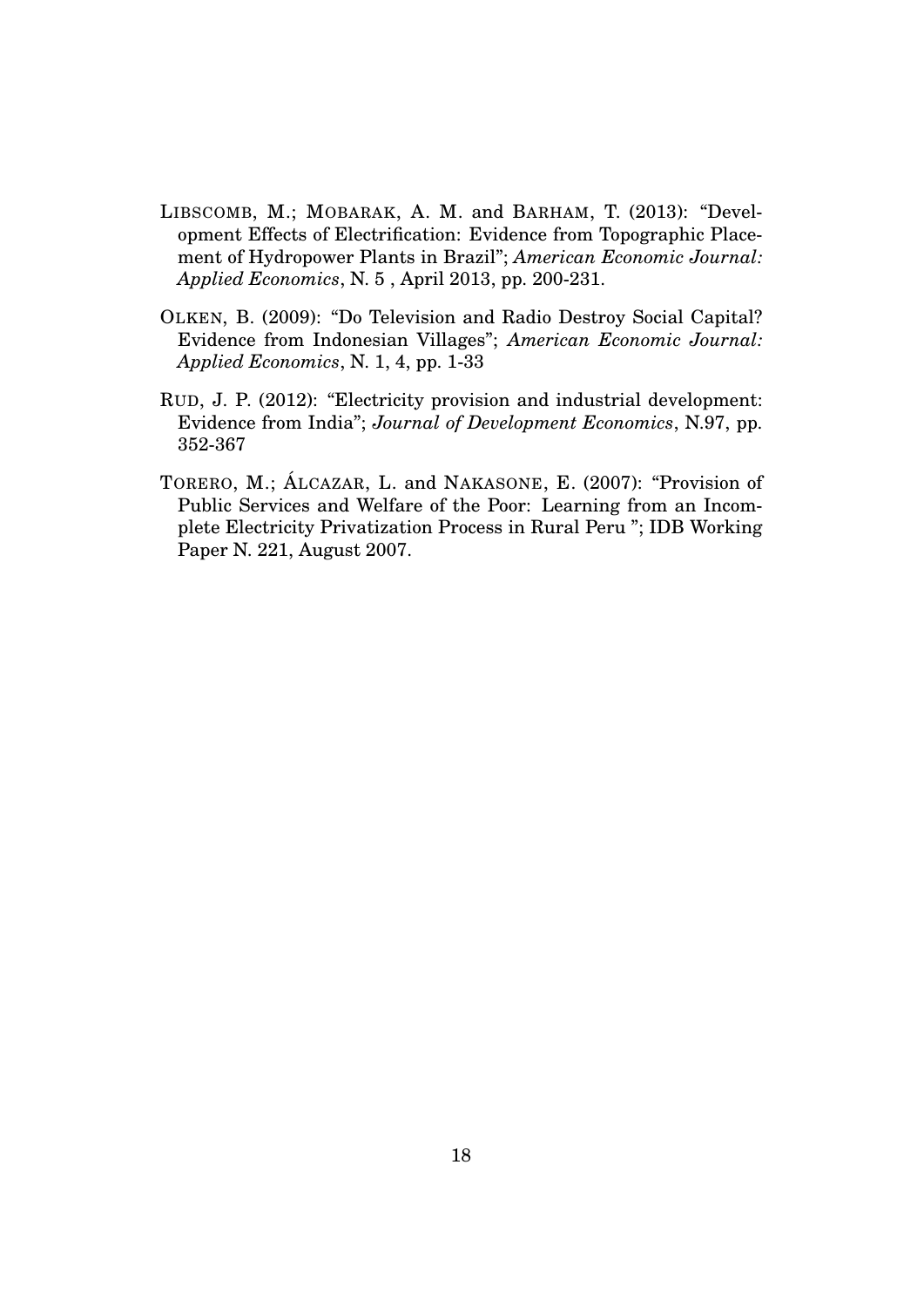

Figure 1: Electricity coverage in rural Peru 2006-2012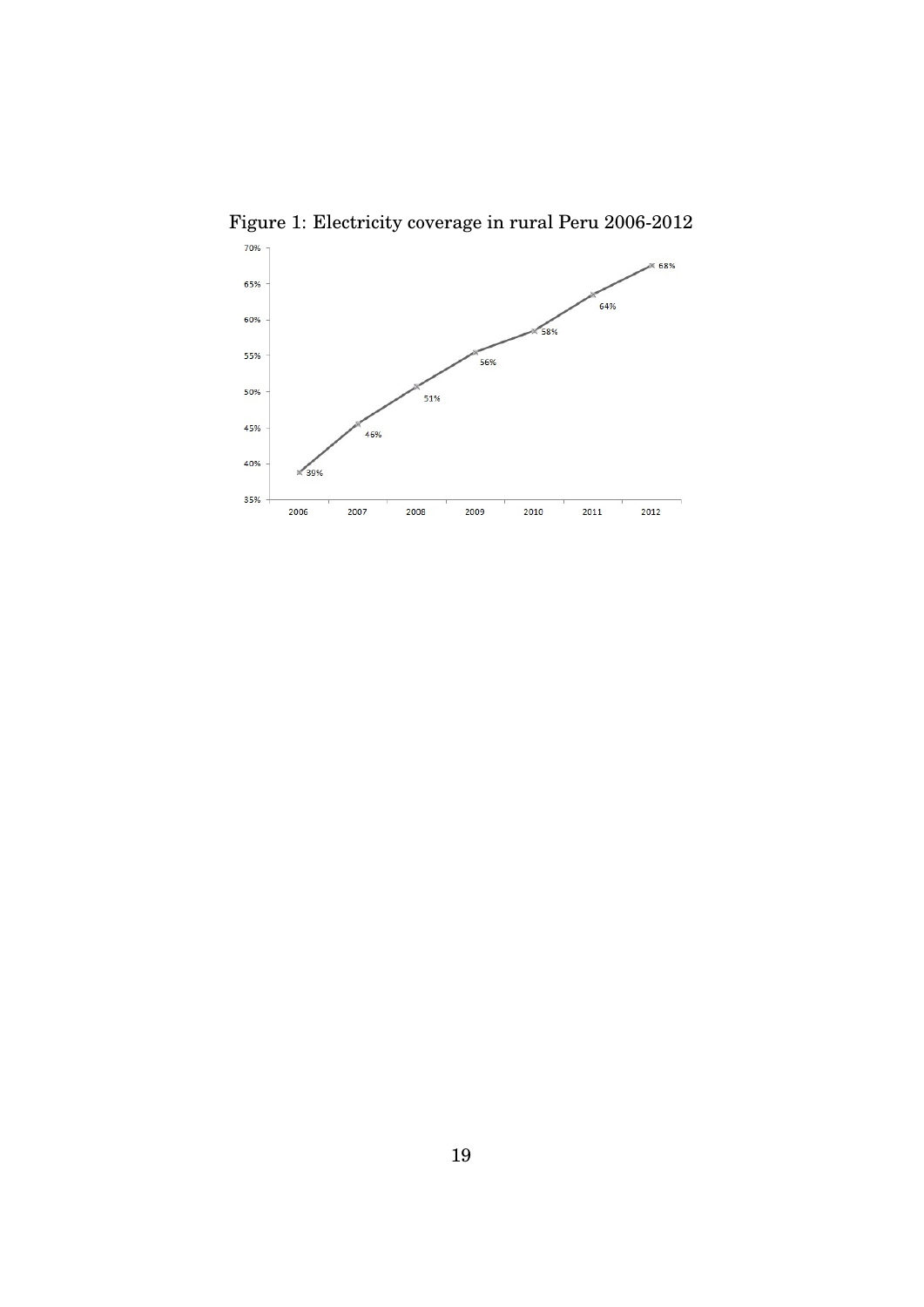

Figure 2: Timing of the Electrification Program 2006-2010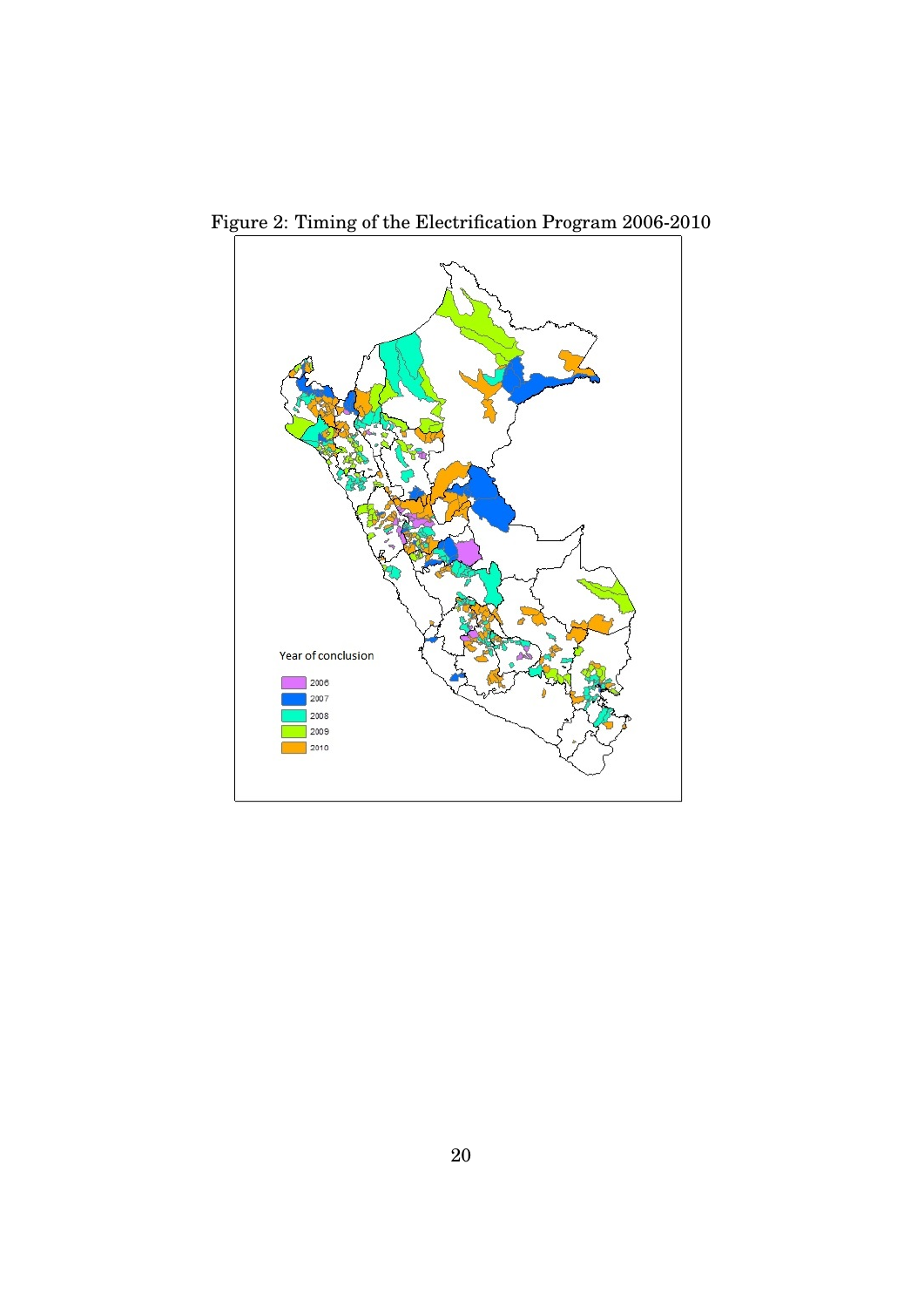

Figure 3: Treatment Intensity by year 2010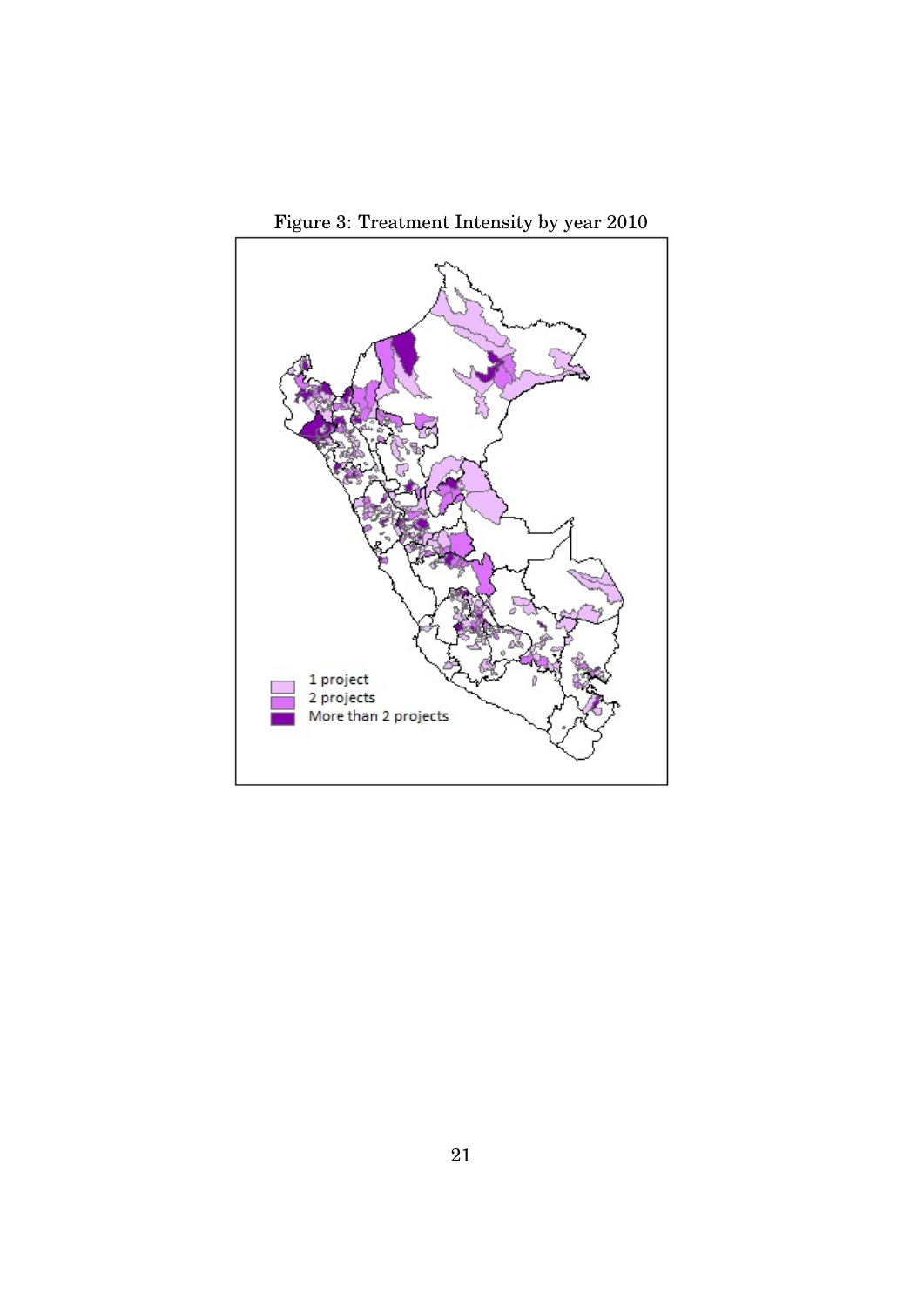Table 1: Estimated Electricity Coverage in Rural Peru using ENAHO samples.

|                                                     | 2006       | 2007       | 2008       | 2009       | 2010       | 2011       | 2012       |
|-----------------------------------------------------|------------|------------|------------|------------|------------|------------|------------|
| DD Sample:<br>Treated areas<br>Non-treated areas    | 26%<br>45% | 38%<br>54% | 43%<br>60% | 52%<br>60% | 54%<br>63% | 62%<br>66% | 67%<br>68% |
| Panel Sample:<br>Treated areas<br>Non-treated areas |            | 44%<br>53% | 50%<br>55% | 58%<br>56% | 65%<br>60% |            | -          |

| (1)         | (2)         | (3)         | (4)                                                        |
|-------------|-------------|-------------|------------------------------------------------------------|
|             |             |             | Panel Sample                                               |
|             |             |             |                                                            |
| $0.0819***$ |             | $0.0750***$ |                                                            |
| (0.0169)    |             | (0.0093)    |                                                            |
|             | $0.0247***$ |             | $0.0354***$                                                |
|             | (0.0091)    |             | (0.0034)                                                   |
| 246,735     | 145,655     | 12,964      | 7,247                                                      |
| 0.4641      | 0.3946      | 0.0751      | 0.1470                                                     |
|             |             | 3,980       | 2,234                                                      |
|             |             | DD Sample   | Table 2. The Effects of the $FEN$ on Access to Efectricity |

Table 2: The Effects of the PER on Access to Electricity

Note: Clustered standard errors are shown in parenthesis. Each column is a separate regression. The dependent variable is equal to 1 if the household has electricity, and 0 otherwise. All regressions control for district and year fixed effects. Columns 1 and 3 include all rural families, both control and treated households. Columns 2 and 4 only include individuals who were exposed to, at least, one electrification project in their district.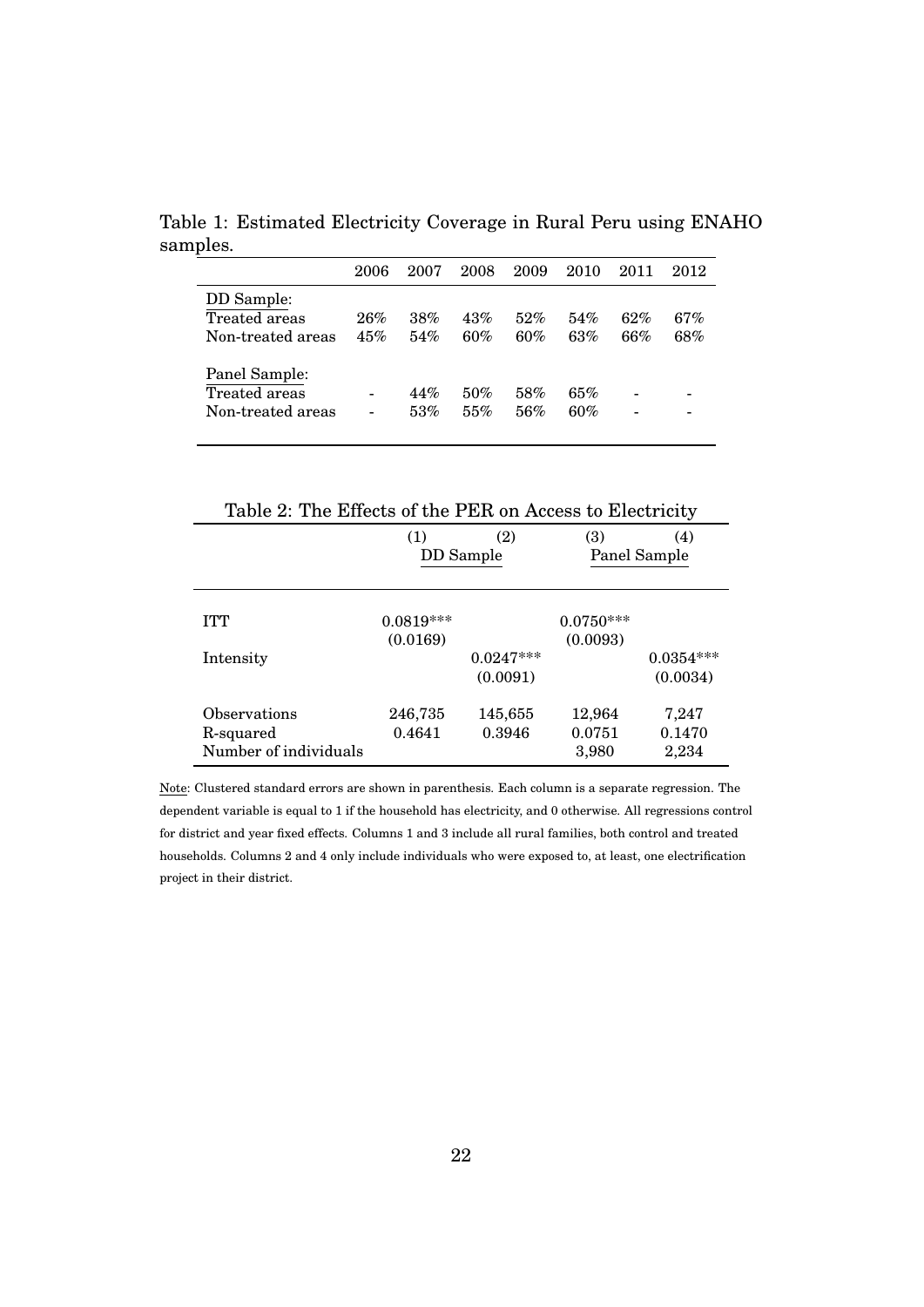|                                                                                                                                             |                       |                       |                        |                             | Table 3: Differences-in-Differences Estimates (DD). ITT and Intensity. Whole Sample                                                                                                                                                                                                                                                                                                                                                                                                                                                                                                           |                                      |                       |                            |                                |
|---------------------------------------------------------------------------------------------------------------------------------------------|-----------------------|-----------------------|------------------------|-----------------------------|-----------------------------------------------------------------------------------------------------------------------------------------------------------------------------------------------------------------------------------------------------------------------------------------------------------------------------------------------------------------------------------------------------------------------------------------------------------------------------------------------------------------------------------------------------------------------------------------------|--------------------------------------|-----------------------|----------------------------|--------------------------------|
|                                                                                                                                             | Participation<br>€    | Employed<br>ତ୍ର       | Hours<br>ම             | Log earnings<br>$\bigoplus$ | Log hourly wage<br>ම                                                                                                                                                                                                                                                                                                                                                                                                                                                                                                                                                                          | Has 2 jobs<br>$\widehat{\mathbf{e}}$ | Wage Earner<br>G      | Agriculture<br>$\circledS$ | Self-employed<br>$\widehat{e}$ |
|                                                                                                                                             |                       |                       |                        |                             |                                                                                                                                                                                                                                                                                                                                                                                                                                                                                                                                                                                               |                                      |                       |                            |                                |
| Panel A:<br>ITT                                                                                                                             | $-0.0057*$            | $-0.0114***$          | $-0.7593***$           | $0.4278***$                 | $0.4958***$                                                                                                                                                                                                                                                                                                                                                                                                                                                                                                                                                                                   | $0.0294***$                          | 0.0006                | $-0.0023$                  | 0.0032                         |
| ITT*2007                                                                                                                                    | (0.0033)<br>-0.0047   | (0.0040)<br>$-0.0102$ | (0.1875)<br>0.1094     | (0.0272)<br>$-0.0095$       | (0.0250)<br>$-0.0137$                                                                                                                                                                                                                                                                                                                                                                                                                                                                                                                                                                         | (0.0046)<br>$-0.0084$                | (0.0028)<br>0.0111    | (0.0055)<br>$-0.0044$      | (0.0032)<br>$-0.0070$          |
| ITT*2008                                                                                                                                    | (0.0099)<br>$-0.0029$ | (0.0124)<br>$-0.0035$ | (0.5696)<br>$-0.2188$  | (0.0760)<br>$-0.0538$       | (0.0721)<br>$-0.0345$                                                                                                                                                                                                                                                                                                                                                                                                                                                                                                                                                                         | (0.0103)<br>$-0.0011$                | (0.0077)<br>0.0085    | (0.0128)<br>$-0.0004$      | (0.0084)<br>$-0.0081$          |
| ITT*2009                                                                                                                                    | (0.0059)<br>0.0032    | (0.0072)<br>0.0029    | (0.3673)<br>0.1467     | (0.0505)<br>0.0201          | (0.0483)<br>$-0.0038$                                                                                                                                                                                                                                                                                                                                                                                                                                                                                                                                                                         | (0.0075)<br>$-0.0106$                | (0.0063)<br>0.0056    | (0.0089)<br>$-0.0021$      | (0.0057)<br>$-0.0046$          |
|                                                                                                                                             | (0.0055)              | (0.0064)              | (0.3356)               | (0.0435)                    | (0.0426)                                                                                                                                                                                                                                                                                                                                                                                                                                                                                                                                                                                      | (0.0068)                             | (0.0055)              | (0.0089)                   | (0.0059)                       |
| ITT*2010                                                                                                                                    | (0.0050)<br>0.0073    | (0.0060)<br>0.0082    | (0.3118)<br>0.2792     | (0.0389)<br>$-0.0129$       | (0.0384)<br>$-0.0187$                                                                                                                                                                                                                                                                                                                                                                                                                                                                                                                                                                         | $-0.0149***$<br>(0.0061)             | $0.0080*$<br>(0.0047) | (0.0072)<br>0.0025         | (0.0047)<br>0.0068             |
|                                                                                                                                             |                       |                       |                        |                             |                                                                                                                                                                                                                                                                                                                                                                                                                                                                                                                                                                                               |                                      |                       |                            |                                |
| Observations                                                                                                                                | 246,735               | 246,735               | 246,735                | 73,579                      | 71,467                                                                                                                                                                                                                                                                                                                                                                                                                                                                                                                                                                                        | 246,735                              | 197,596               | 246,735                    | 246,735                        |
| R-squared                                                                                                                                   | 0.0877                | 0.3928                | 0.2731                 | 0.3292                      | 0.2825                                                                                                                                                                                                                                                                                                                                                                                                                                                                                                                                                                                        | 0.0852                               | 0.1752                | 0.2897                     | 0.3272                         |
|                                                                                                                                             |                       |                       |                        |                             |                                                                                                                                                                                                                                                                                                                                                                                                                                                                                                                                                                                               |                                      |                       |                            |                                |
| Intensity<br>Panel B:                                                                                                                       | (0.0014)<br>$-0.0004$ | (0.0014)<br>$-0.0005$ | $0.1711**$<br>(0.0710) | (0.0135)<br>0.0032          | $-0.0130$<br>(0.0122)                                                                                                                                                                                                                                                                                                                                                                                                                                                                                                                                                                         | (0.0029)<br>$-0.0003$                | (0.0014)<br>$-0.0002$ | $-0.0044*$<br>(0.0023)     | (0.0017)<br>0.0002             |
| Observations<br>R-squared                                                                                                                   | 121,541<br>0.0902     | 121,541<br>0.3958     | 121,541<br>0.2670      | 35,430<br>0.3058            | 34,334<br>0.2585                                                                                                                                                                                                                                                                                                                                                                                                                                                                                                                                                                              | 121,541<br>0.0854                    | 97,653<br>0.1578      | 121,541<br>0.2853          | 121,541<br>0.3394              |
| fixed effects, and year fixed effects. Panel A includes all rural families,<br>to, at least, one electrification project in their district. |                       |                       |                        |                             | both control and treated households. Panel B only includes individuals who were exposed<br>Note: Standard errors clustered at the district level are shown in parenthesis. Each column is a separate regression. All dependent variables are binary except<br>for hours, log (weekly) earnings, and hourly wages. Individuals who do not work have zero (weekly) hours of work. Earnings and wages are only computed for<br>those with positive values of income. All regressions control for presence of children below 5 in the household, maternal language, age, education, sex, district |                                      |                       |                            |                                |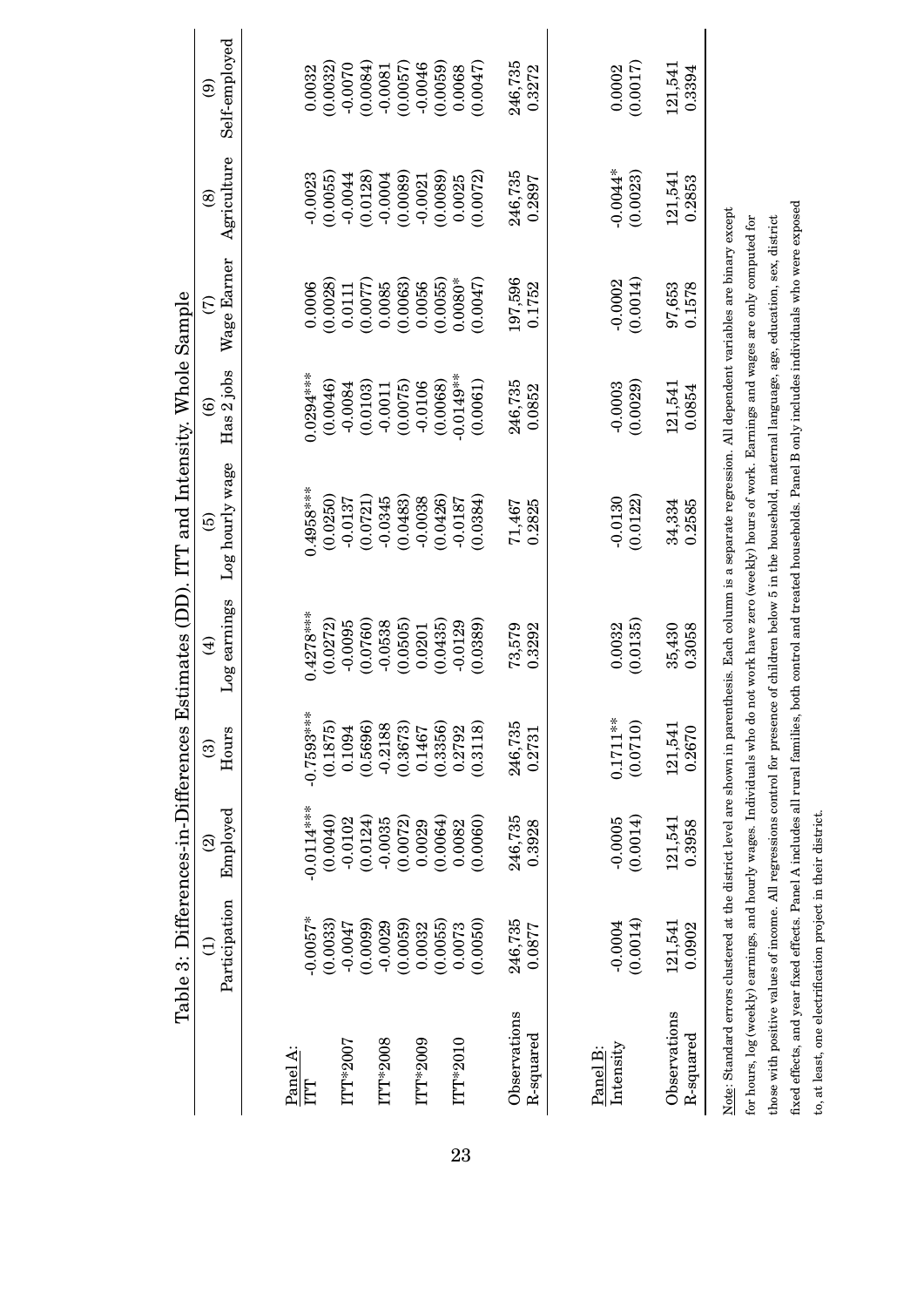|                       | Table 4: Differences-in-Differences |                       |                    |                                         | Estimates (DD). ITT and Intensity. Only Men                                                                                                                     |                                      |                         |                              |                                          |
|-----------------------|-------------------------------------|-----------------------|--------------------|-----------------------------------------|-----------------------------------------------------------------------------------------------------------------------------------------------------------------|--------------------------------------|-------------------------|------------------------------|------------------------------------------|
|                       | Participation<br>Ξ                  | Employed<br>ତ୍ର       | Hours<br>ම         | Log earnings<br>$\widehat{\mathcal{A}}$ | Log hourly wage<br>ම                                                                                                                                            | Has 2 jobs<br>$\widehat{\mathbf{e}}$ | Wage Earner<br>E        | Agriculture<br>$\circledast$ | Self-employed<br>$\widehat{\mathcal{E}}$ |
|                       |                                     |                       |                    |                                         |                                                                                                                                                                 |                                      |                         |                              |                                          |
| Panel A:<br>ILI       | $-0.0079***$                        | $-0.0165***$          | $-1.1988***$       | $0.4216***$                             | $0.4878***$                                                                                                                                                     | $0.0250***$                          | $-0.0039$               | $0.0120*$                    | $-0.0074*$                               |
| <b>ITT*2007</b>       | (0.0031)<br>$-0.0034$               | (0.0044)<br>$-0.0114$ | (0.2309)<br>0.3997 | (0.0314)<br>$-0.0019$                   | (0.0299)<br>$-0.0049$                                                                                                                                           | (0.0061)<br>$-0.0199$                | (0.0049)<br>0.0179      | (0.0067)<br>0.0087           | (0.0045)<br>0.0015                       |
|                       | (0.0096)                            | (0.0121)              | (0.7042)           | (0.0864)                                | (0.0819)                                                                                                                                                        | (0.0139)                             | (0.0134)                | (0.0145)                     | (0.0123)                                 |
| ITT*2008              | (0.0066)<br>$-0.0022$               | (0.0084)<br>0.0080    | (0.4872)<br>0.1573 | (0.0572)<br>$-0.0329$                   | (0.0561)<br>$-0.0067$                                                                                                                                           | (0.0098)<br>0.0048                   | $0.0186*$<br>(0.0109)   | (0.0110)<br>0.0031           | (0.0079)<br>0.0018                       |
| ITT*2009              | $-0.0015$                           | 0.0051                | $0.7668*$          | 0.0185                                  | $-0.0178$                                                                                                                                                       | $-0.0101$                            | 0.0095                  | $-0.0014$                    | $-0.0065$                                |
| ITT*2010              | (0.0056)<br>0.0051                  | (0.0074)<br>0.0099    | (0.4477)<br>0.4679 | (0.0503)<br>0.0015                      | (0.0497)<br>$-0.0091$                                                                                                                                           | $-0.0208***$<br>(0.0090)             | $0.0167***$<br>(0.0092) | (0.0103)<br>0.0138           | $0.0152***$<br>(0.0078)                  |
|                       | (0.0052)                            | (0.0070)              | (0.4041)           | (0.0458)                                | (0.0453)                                                                                                                                                        | (0.0081)                             | (0.0083)                | (0.0090)                     | (0.0072)                                 |
| Observations          | 125,098                             | 125,098               | 125,098            | 49,346                                  | 47,721                                                                                                                                                          | 125,098                              | 92,766                  | 125,098                      | 125,098                                  |
| R-squared             | 0.0649                              | 0.4907                | 0.3307             | 0.3340                                  | 0.3027                                                                                                                                                          | 0.0966                               | 0.2196                  | 0.3308                       | 0.4619                                   |
|                       |                                     |                       |                    |                                         |                                                                                                                                                                 |                                      |                         |                              |                                          |
| Intensity<br>Panel B: | $-0.0017*$                          | $-0.0033***$          | 0.1013             | $-0.0041$                               | $-0.0113$                                                                                                                                                       | $-0.0025$                            | 0.0001                  | $-0.0025$                    | $-0.0025*$                               |
|                       | (0.0009)                            | (0.0012)              | (0.0685)           | (0.0126)                                | (0.0103)                                                                                                                                                        | (0.0035)                             | (0.0018)                | (0.0030)                     | (0.0014)                                 |
| Observations          | 61,883                              | 61,883                | 61,883             | 23,959                                  | 23,091                                                                                                                                                          | 61,883                               | 46,032                  | 61,883                       | 61,883                                   |
| R-squared             | 0.0658                              | 0.4927                | 0.3249             | 0.3022                                  | 0.2744                                                                                                                                                          | 0.0978                               | 0.2004                  | 0.3298                       | 0.4756                                   |
|                       |                                     |                       |                    |                                         | Note: Standard errors clustered at the district level are shown in parenthesis. Each column is a separate regression. All dependent variables are binary except |                                      |                         |                              |                                          |
|                       |                                     |                       |                    |                                         | for hours, log (weekly) earnings, and hourly wages. Individuals who do not work have zero (weekly) hours of work. Earnings and wages are only computed for      |                                      |                         |                              |                                          |
|                       |                                     |                       |                    |                                         | those with positive values of income. All regressions control for presence of children below 5 in the household, individuals' maternal language, age, and       |                                      |                         |                              |                                          |
|                       |                                     |                       |                    |                                         | education, and district and year fixed effects. In this table, we restrict the sample to men. Panel A includes all rural families, both control and treated     |                                      |                         |                              |                                          |
|                       |                                     |                       |                    |                                         | households. Panel B only includes individuals who were exposed to, at least, one electrification project in their district.                                     |                                      |                         |                              |                                          |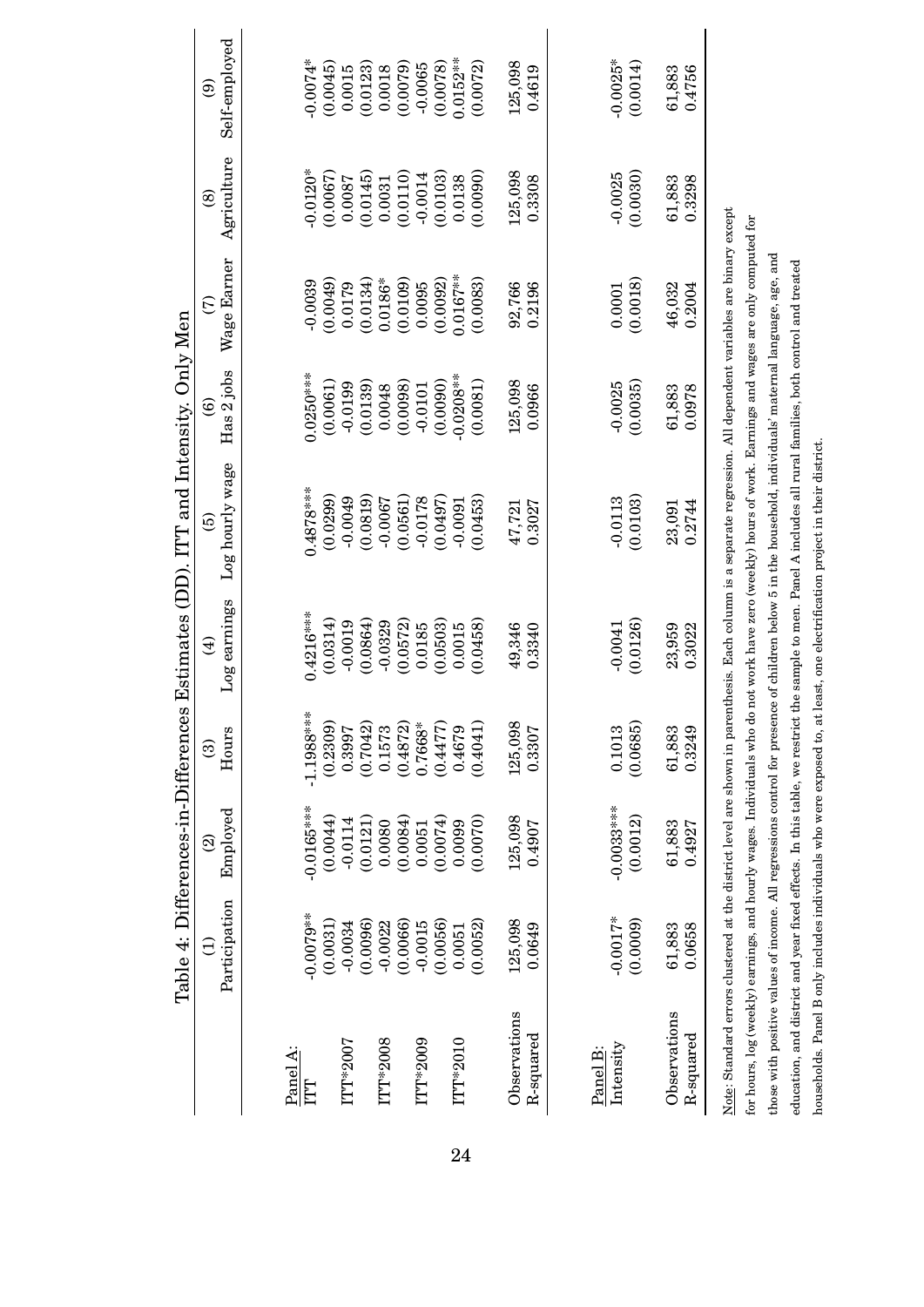|                       |                       |                       |                       |                                        | Table 5: Differences-in-Differences Estimates (DD). ITT and Intensity. Only Women                                                                               |                       |                    |                            |                          |
|-----------------------|-----------------------|-----------------------|-----------------------|----------------------------------------|-----------------------------------------------------------------------------------------------------------------------------------------------------------------|-----------------------|--------------------|----------------------------|--------------------------|
|                       | Participation         | Employed<br>ତ୍ର       | Hours<br>ම            | Log earnings<br>$\widehat{\mathbf{f}}$ | Log hourly wage<br>ම                                                                                                                                            | Has 2 jobs<br>ම       | Wage Earner<br>E   | Agriculture<br>$\circledS$ | Self-employed<br>ම       |
|                       |                       |                       |                       |                                        |                                                                                                                                                                 |                       |                    |                            |                          |
| Panel A:<br>ITT       | $-0.0028$             | $-0.0058$             | $-0.2862$             | $0.4310***$                            | $0.5004***$                                                                                                                                                     | 0.0344****            | 0.0041             | 0.0087                     | $0.0161***$              |
| <b>ITT*2007</b>       | (0.0052)<br>$-0.0041$ | (0.0059)<br>$-0.0054$ | (0.2410)<br>$-0.0215$ | (0.0436)<br>0.0080                     | (0.0423)<br>0.0027                                                                                                                                              | (0.0048)<br>0.0039    | (0.0029)<br>0.0113 | (0.0063)<br>$-0.0165$      | (0.0049)<br>$-0.0137$    |
| ITT*2008              | (0.0143)<br>$-0.0011$ | (0.0177)<br>$-0.0119$ | (0.6386)<br>$-0.4313$ | (0.1399)<br>$-0.0876$                  | (0.1302)<br>$-0.0865$                                                                                                                                           | (0.0111)<br>$-0.0066$ | (0.0080)<br>0.0039 | (0.0165)<br>$-0.0023$      | $-0.0169***$<br>(0.0132) |
|                       | (6000.0)              | (0.0108)              | (0.4645)              | (0.0855)                               | (0.0802)                                                                                                                                                        | (0.0085)              | (0.0061)           | (0.0109)                   | (0.0083)                 |
| ITT*2009              | (0.0088)<br>0.0092    | (0.0095)<br>0.0024    | $-0.4277$<br>(0.4077) | (0.0756)<br>0.0187                     | (0.0733)<br>0.0176                                                                                                                                              | (0.0080)<br>$-0.0107$ | (0.0060)<br>0.0057 | (0.0112)<br>$-0.0014$      | (0.0086)<br>$-0.0024$    |
| $\rm ITT^{*}2010$     | 0.0101                | 0.0074                | 0.1362                | $-0.0386$                              | $-0.0516$                                                                                                                                                       | $-0.0086$             | 0.0027             | $-0.0081$                  | $-0.0004$                |
|                       | (0.0073)              | (0.0084)              | (0.3681)              | (0.0647)                               | (0.0652)                                                                                                                                                        | (0.0070)              | (6500.0)           | (0.0085)                   | (0.0071)                 |
| Observations          | 121,637               | 121,637               | 121,637               | 24,233                                 | 23,746                                                                                                                                                          | 121,637               | 104,830            | 121,637                    | 121,637                  |
| R-squared             | 0.1078                | 0.3098                | 0.2158                | 0.3193                                 | 0.2729                                                                                                                                                          | 0.0715                | 0.1240             | 0.2630                     | 0.1779                   |
|                       |                       |                       |                       |                                        |                                                                                                                                                                 |                       |                    |                            |                          |
| Intensity<br>Panel B: | 0.0008                | 0.0021                | $0.2345***$           | 0.0137                                 | $-0.0162$                                                                                                                                                       | 0.0020                | $-0.0006$          | -0.0064****                | 0.0030                   |
|                       | (0.0022)              | (0.0023)              | (0.0995)              | (0.0173)                               | (0.0207)                                                                                                                                                        | (0.0025)              | (0.0014)           | (0.0020)                   | (0.0026)                 |
| Observations          | 59,658                | 59,658                | 59,658                | 11,471                                 | 11,243                                                                                                                                                          | 59,658                | 51,621             | 59,658                     | 59,658                   |
| R-squared             | 0.1067                | 0.3115                | 0.2073                | 0.2893                                 | 0.2360                                                                                                                                                          | 0.0649                | 0.1055             | 0.2530                     | 0.1812                   |
|                       |                       |                       |                       |                                        | Note: Standard errors clustered at the district level are shown in parenthesis. Each column is a separate regression. All dependent variables are binary except |                       |                    |                            |                          |
|                       |                       |                       |                       |                                        | for hours, log (weekly) earnings, and hourly wages. Individuals who do not work have zero (weekly) hours of work. Earnings and wages are only computed for      |                       |                    |                            |                          |
|                       |                       |                       |                       |                                        | those with positive values of income. All regressions control for presence of children below 5 in the household, individuals' maternal language, age, and       |                       |                    |                            |                          |
|                       |                       |                       |                       |                                        | education, and district and year fixed effects. In this table, we restrict the sample to women. Panel A includes all rural families, both control and treated   |                       |                    |                            |                          |
|                       |                       |                       |                       |                                        | households. Panel B only includes individuals who were exposed to, at least, one electrification project in their district.                                     |                       |                    |                            |                          |

25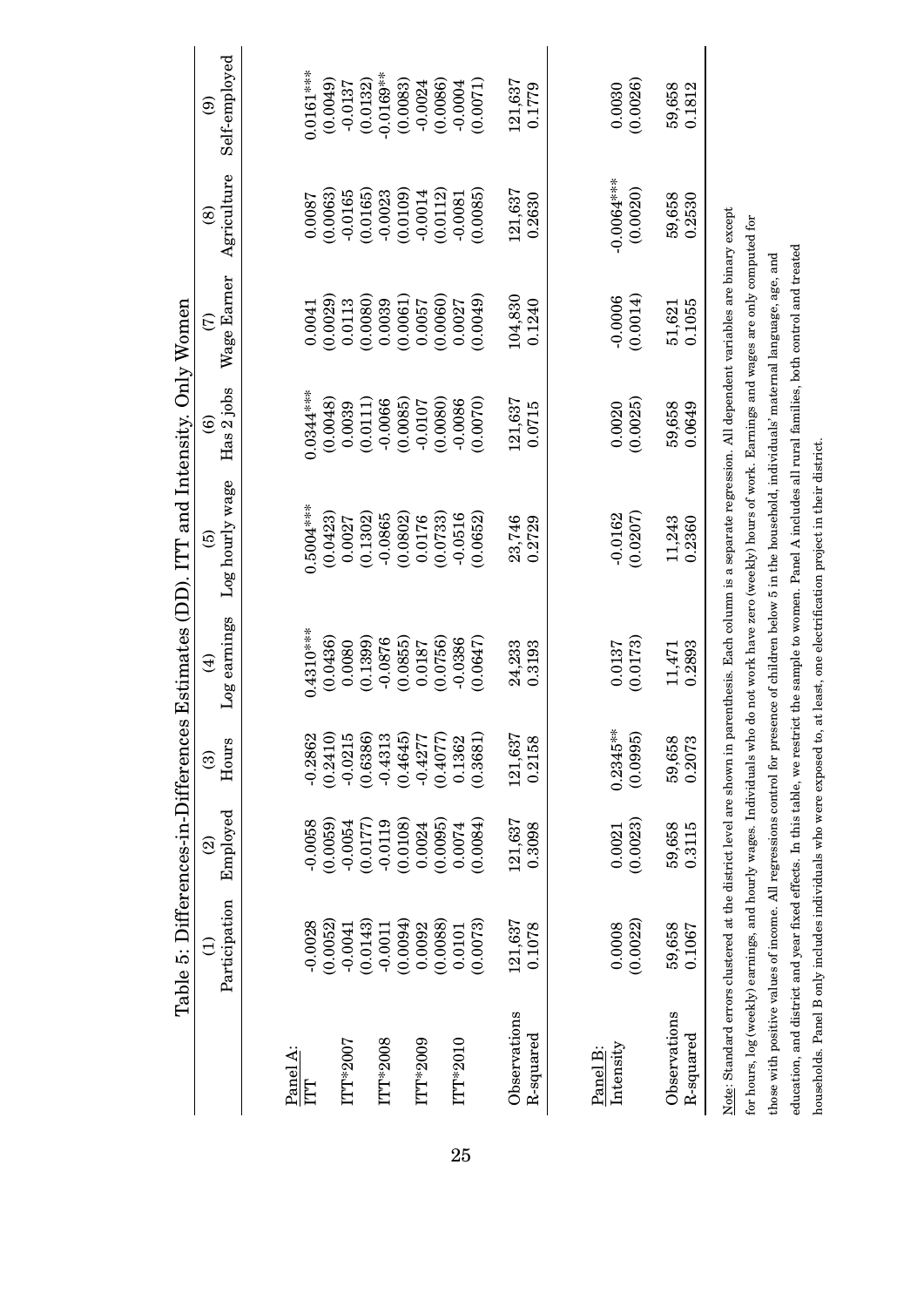|                           |                       |                       |                                                                           |                             | Table 6: Differences-in-Differences Estimates (DD). ITT and Intensity. Only Youth                                                                                      |                       |                       |                              |                       |
|---------------------------|-----------------------|-----------------------|---------------------------------------------------------------------------|-----------------------------|------------------------------------------------------------------------------------------------------------------------------------------------------------------------|-----------------------|-----------------------|------------------------------|-----------------------|
|                           | Participation<br>Ξ    | Employed<br>ତ୍ର       | Hours<br>$\widehat{\odot}$                                                | Log earnings<br>$\bigoplus$ | Log hourly wage<br>ම                                                                                                                                                   | Has 2 jobs<br>ම       | Wage Earner<br>E      | Agriculture<br>$\circledast$ | Self-employed<br>ම    |
|                           |                       |                       |                                                                           |                             |                                                                                                                                                                        |                       |                       |                              |                       |
| Panel A:<br>ITT           | $-0.0118$             | 0.0008                | 0.3301                                                                    | $0.5614***$                 | $0.5725***$                                                                                                                                                            | $0.0271***$           | $0.0331***$           | 0.0022                       | 0.0040                |
| ITT*2007                  | (0.0092)<br>$-0.0007$ | (0.0096)<br>$-0.0081$ | $(0.3802)$<br>1.3732                                                      | (0.0544)<br>0.0772          | (0.0422)<br>0.0128                                                                                                                                                     | (0.0074)<br>0.0082    | (0.0065)<br>$0.0319*$ | (0.0101)<br>$-0.0231$        | (0.0050)<br>$-0.0123$ |
| ITT*2008                  | (0.0299)<br>$-0.0144$ | (0.0327)<br>$-0.0235$ | $(1.2273)$<br>$-0.4709$                                                   | (0.1296)<br>0.0702          | (0.1129)<br>0.0223                                                                                                                                                     | (0.0195)<br>0.0067    | (0.0177)<br>0.0113    | $-0.0395***$<br>(0.0282)     | (0.0140)<br>$-0.0062$ |
| ITT*2009                  | (0.0189)<br>0.0065    | (0.0196)<br>0.0004    |                                                                           | (0.1042)<br>$-0.0650$       | (0.0931)<br>$-0.0269$                                                                                                                                                  | (0.0126)<br>0.0156    | (0.0141)<br>$-0.0054$ | (0.0198)<br>$-0.0204$        | (0.0097)<br>0.0034    |
| ITT*2010                  | (0.0169)<br>$-0.0027$ | (0.0172)<br>$-0.0030$ | $\begin{array}{c} (0.7765) \\ -0.6801 \\ (0.6913) \\ -0.3031 \end{array}$ | (0.0977)<br>$-0.0954$       | (0.0724)<br>$-0.0963$                                                                                                                                                  | (0.0115)<br>$-0.0095$ | (0.0127)<br>$-0.0085$ | (0.0189)<br>0.0049           | (0.0093)<br>0.0092    |
|                           | (0.0151)              | (0.0158)              | (0.6260)                                                                  | (0.0842)                    | (0.0684)                                                                                                                                                               | (0.0107)              | (0.0120)              | (0.0152)                     | 0.0081                |
| Observations<br>R-squared | 0.1386<br>53,947      | 53,947<br>0.1415      | 53,947<br>0.1397                                                          | 11,174<br>0.3042            | 11,069<br>0.3301                                                                                                                                                       | 53,947<br>0.0737      | 50,407<br>0.0831      | 0.1870<br>53,947             | 0.1080<br>53,947      |
|                           |                       |                       |                                                                           |                             |                                                                                                                                                                        |                       |                       |                              |                       |
| Intensity<br>Panel B:     | $-0.0034$             | $-0.0015$             | 0.0121                                                                    | 0.0122                      | $-0.0034$                                                                                                                                                              | 0.0038                | $-0.0010$             | $-0.0005$                    | 0.0002                |
|                           | (0.0025)              | (0.0027)              | (0.1212)                                                                  | (0.0187)                    | (0.0117)                                                                                                                                                               | (0.0031)              | (0.0031)              | (0.0037)                     | (0.0015)              |
| Observations              | 27,453                | 27,453                | 27,453                                                                    | 5,853                       | 5,799                                                                                                                                                                  | 27,453                | 25,632                | 27,453                       | 27,453                |
| R-squared                 | 0.1305                | 0.1348                | 0.1300                                                                    | 0.2733                      | 0.2981                                                                                                                                                                 | 0.0584                | 0.0768                | 0.1538                       | 0.1020                |
|                           |                       |                       |                                                                           |                             | Note: Standard errors clustered at the district level are shown in parenthesis. Bach column is a separate regression. All dependent variables are binary except        |                       |                       |                              |                       |
|                           |                       |                       |                                                                           |                             | for hours, log (weekly) earnings, and hourly wages. Individuals who do not work have zero (weekly) hours of work. Earnings and wages are only computed for             |                       |                       |                              |                       |
|                           |                       |                       |                                                                           |                             | those with positive values of income. All regressions control for presence of children below 5 in the household, individuals' maternal language, age, and              |                       |                       |                              |                       |
|                           |                       |                       |                                                                           |                             | education, and district and year fixed effects. In this table, we restrict the sample to individuals between 14 and 25 years old. Panel A includes all rural families, |                       |                       |                              |                       |
|                           |                       |                       |                                                                           |                             | both control and treated households. Panel B only includes individuals who were exposed to, at least, one electrification project in their district.                   |                       |                       |                              |                       |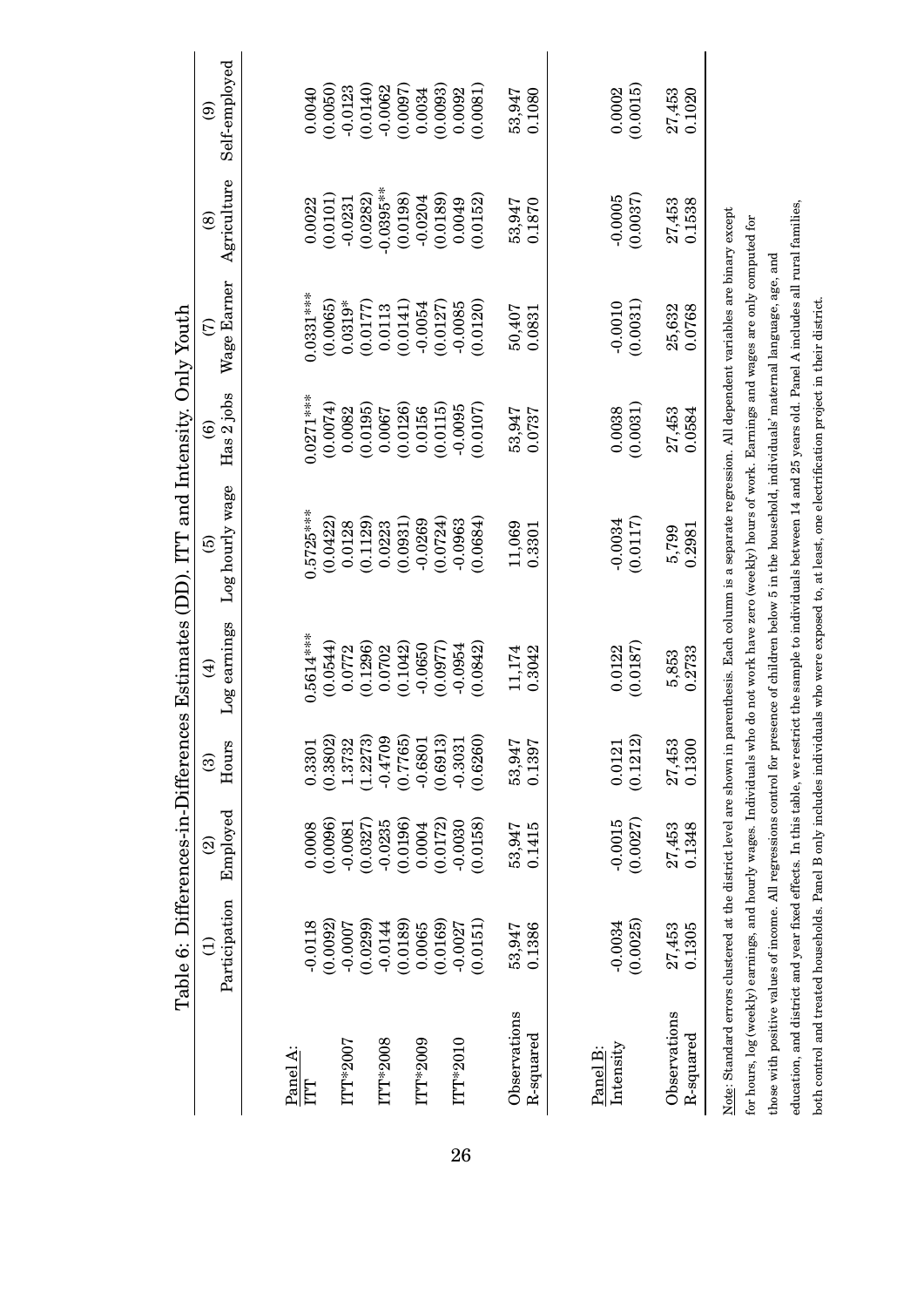|              |                                                                      | Table 7: Panel Data Estima |                   |              | ttes (FE). ITT and Intensity. Whole Sample                                            |                        |             |               |               |
|--------------|----------------------------------------------------------------------|----------------------------|-------------------|--------------|---------------------------------------------------------------------------------------|------------------------|-------------|---------------|---------------|
|              | Participation                                                        | Employed                   | Hours             | Log earnings | Log hourly wage                                                                       | Has 2 jobs             | Wage Earner | Agriculture   | Self-employed |
|              | $\hat{z}$                                                            | $\widehat{\mathfrak{D}}$   | $\widehat{\odot}$ | $\bigoplus$  | $\widehat{e}$                                                                         | $\widehat{\mathbf{e}}$ | E           | $\circledast$ | ම             |
| Panel A:     | (0.0109)                                                             | (0.0113)                   | $1.7000^{***}$    | (0.0671)     | (0.0715)                                                                              | $0.0303***$            | $-0.0030$   | (0.0136)      | $0.0311***$   |
| ILI          | 0.0088                                                               | 0.0184                     | (0.6154)          | 0.0550       | 0.0466                                                                                | (0.0128)               | (0.0108)    | 0.0067        | (0.0109)      |
| Observations | 12,964                                                               | 12,964                     | 12,964            | 0.0241       | 0.0370                                                                                | 12,964                 | 12,964      | 12,964        | 12,964        |
| Individuals  | 0.0002                                                               | 0.0004                     | 0.0020            | 5,348        | 5,184                                                                                 | 0.0029                 | 0.0017      | 0.0015        | 0.0010        |
| R-squared    | 3,980                                                                | 3,980                      | 3,980             | 2,291        | 2,277                                                                                 | 3,980                  | 3,980       | 3,980         | 3,980         |
| Panel B:     | (0.0037)                                                             | (0.0039)                   | $0.5100***$       | (0.0365)     | $-0.0030$                                                                             | $-0.0188***$           | $-0.0028$   | 0.0004        | (0.0039)      |
| Intensity    | 0.0020                                                               | 0.0044                     | (0.2108)          | 0.0223       | (0.0356)                                                                              | (0.0045)               | (0.0034)    | (0.0046)      | 0.0028        |
| Observations | 0.0001                                                               | 0.0007                     | 0.0021            | 0.0336       | 0.0438                                                                                | 0.0064                 | 0.0012      | 0.0029        | 0.0013        |
| Individuals  | 7,246                                                                | 7,246                      | 7,246             | 2,996        | 1,296                                                                                 | 7,246                  | 7,246       | 7,246         | 7,246         |
| R-squared    | 2,234                                                                | 2,234                      | 2,234             | 1,302        | 2,901                                                                                 | 2,234                  | 2,234       | 2,234         | 2,234         |
|              | Note: Standard errors clustered at the individual level are shown in |                            |                   |              | parenthesis. Each column is a separate regression. All dependent variables are binary |                        |             |               |               |

computed for those with positive values of income. All regressions control for year fixed effects. Panel A includes all rural families, both control and treated computed for those with positive values of income. All regressions control for year fixed effects. Panel A includes all rural families, both control and treated except for hours, log (weekly) earnings, and hourly wages. Individuals who do not work have zero (weekly) hours of work. Earnings and wages are only except for hours, log (weekly) earnings, and hourly wages. Individuals who do not work have zero (weekly) hours of work. Earnings and wages are only households. Panel B only includes individuals who were exposed to, at least, one electrification project in their district. households. Panel B only includes individuals who were exposed to, at least, one electrification project in their district.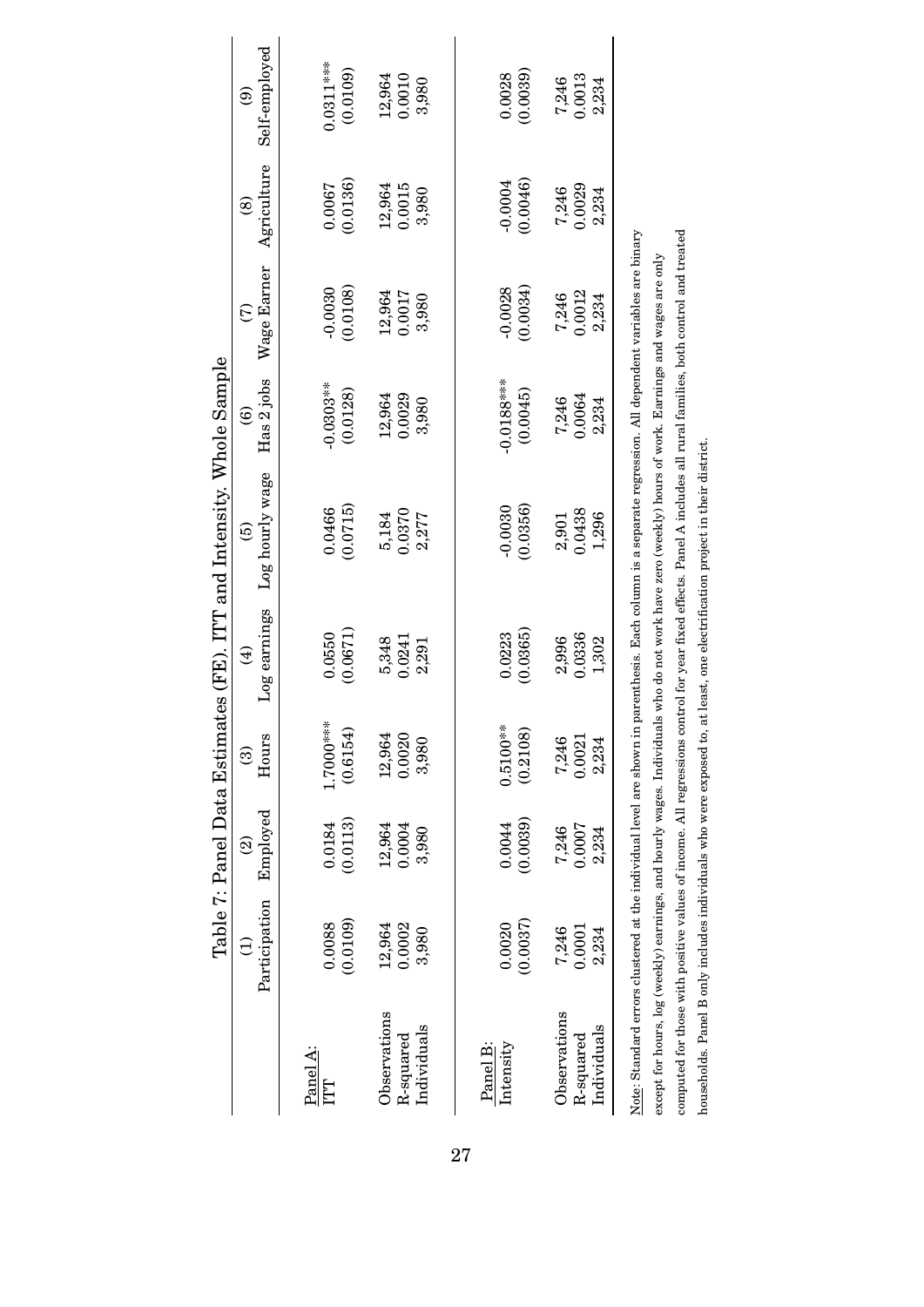|                                          |                                                                      |                                      |                            |                             | Table 8: Panel Data Estimates (FE). ITT and Intensity. Only Men                       |                                      |                          |                          |                                |
|------------------------------------------|----------------------------------------------------------------------|--------------------------------------|----------------------------|-----------------------------|---------------------------------------------------------------------------------------|--------------------------------------|--------------------------|--------------------------|--------------------------------|
|                                          | Participation                                                        | Employed<br>$\widehat{\mathfrak{D}}$ | Hours<br>$\widehat{\odot}$ | Log earnings<br>$\bigoplus$ | Log hourly wage<br>$\widehat{e}$                                                      | Has 2 jobs<br>$\widehat{\mathbf{e}}$ | Wage Earner<br>E         | Agriculture<br>$\hat{8}$ | Self-employed<br>$\widehat{e}$ |
| Panel A:<br>ITT                          | (0.0126)<br>$-0.0072$                                                | (0.0132)<br>0.0053                   | $2.6145***$<br>(0.8854)    | (0.0738)<br>$-0.0754$       | (0.0809)<br>$-0.0897$                                                                 | $-0.0591***$<br>(0.0196)             | (0.0173)<br>$-0.0197$    | $0.0516***$<br>(0.0185)  | (0.0142)<br>0.0173             |
| Observations<br>Individuals<br>R-squared | 0.0007<br>6,668<br>2,052                                             | 0.0018<br>6,668<br>2,052             | 0.0036<br>6,668<br>2,052   | 0.0229<br>3,572<br>1,410    | 0.0353<br>3,438<br>1,402                                                              | 0.0043<br>6,668<br>2,052             | 0.0023<br>6,668<br>2,052 | 0.0046<br>6,668<br>2,052 | 0.0006<br>6,668<br>2,052       |
| Intensity<br>Panel B:                    | (0.0048)<br>0.0049                                                   | (6500.00)<br>0.0064                  | $1.0979***$<br>(0.2905)    | (0.0408)<br>$-0.0504$       | $-0.0804*$<br>(0.0420)                                                                | $-0.0242***$<br>(0.0068)             | $-0.0025$<br>(0.0053)    | (0.0064)<br>0.0028       | $-0.0015$<br>(7400.00)         |
| Observations<br>Individuals<br>R-squared | 0.0024<br>3,762<br>1,156                                             | 3,762<br>0.0043<br>1,156             | 0.0071<br>3,762<br>156     | 0.0248<br>2,034<br>815      | 0.0357<br>1,956<br>812                                                                | 3,762<br>0.0061<br>1,156             | 3,762<br>0.0009<br>1,156 | 3,762<br>0.0038<br>1,156 | 0.0012<br>3,762<br>1,156       |
|                                          | Note: Standard errors clustered at the individual level are shown in |                                      |                            |                             | parenthesis. Each column is a separate regression. All dependent variables are binary |                                      |                          |                          |                                |

for those with positive values of income. All regressions control for year fixed effects. In this table, we restrict the sample to only men. Panel A includes all rural except for hours, log (weekly) earnings, and hourly wages. Individuals who do not work have zero (weekly) hours of work. Earnings and wages are only computed except for hours, log (weekly) earnings, and hourly wages. Individuals who do not work have zero (weekly) hours of work. Earnings and wages are only computed for those with positive values of income. All regressions control for year fixed effects. In this table, we restrict the sample to only men. Panel A includes all rural families, both control and treated households. Panel B only includes individuals who were exposed to, at least, one electrification project in their district. families, both control and treated households. Panel B only includes individuals who were exposed to, at least, one electrification project in their district.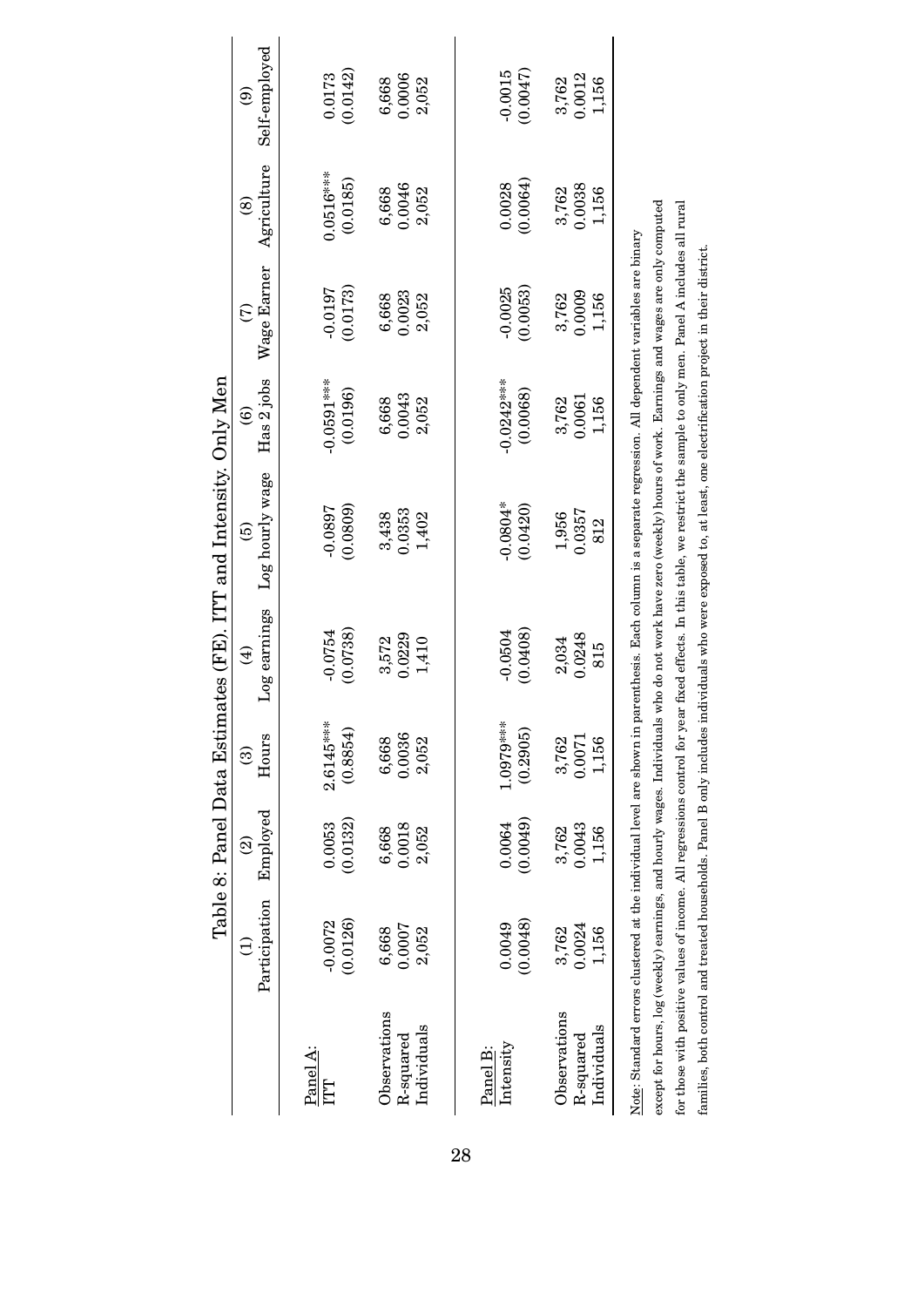|                        |                                                                                                                                         |                          |                        |              | Table 9: Panel Data Estimates (FE). ITT and Intensity. Only Women                                                                                                                       |                        |             |             |               |
|------------------------|-----------------------------------------------------------------------------------------------------------------------------------------|--------------------------|------------------------|--------------|-----------------------------------------------------------------------------------------------------------------------------------------------------------------------------------------|------------------------|-------------|-------------|---------------|
|                        | Participation                                                                                                                           | Employed                 | Hours                  | Log earnings | Log hourly wage                                                                                                                                                                         | Has 2 jobs             | Wage Earner | Agriculture | Self-employed |
|                        | €                                                                                                                                       | $\widehat{\mathfrak{D}}$ | $\widehat{\mathbf{e}}$ | $\bigoplus$  | $\widehat{5}$                                                                                                                                                                           | $\widehat{\mathbf{e}}$ | E           | @           | ම             |
| Panel A:<br><b>LLI</b> | 0.0282                                                                                                                                  | $0.0358*$                | 0.8686                 | $0.3595***$  | $0.3582***$                                                                                                                                                                             | 0.0014                 | 0.0143      | $-0.0385*$  | $0.0459***$   |
| Observations           | (0.0179)                                                                                                                                | (0.0184)                 | (0.8504                | (0.1422)     | (0.1433)                                                                                                                                                                                | (0.0161)               | 0.0127      | (0.0198)    | (0.0167)      |
|                        | 6,296                                                                                                                                   | 6,296                    | 6,296                  | 1,776        | 1,746                                                                                                                                                                                   | 6,296                  | 6,296       | 6,296       | 6,296         |
| Individuals            | 0.0016                                                                                                                                  | 0.0014                   | 0.0012                 | 0.0363       | 0.0513                                                                                                                                                                                  | 0.0035                 | 0.0018      | 0.0017      | 0.0024        |
| $R$ -squared           | 1,938                                                                                                                                   | 1,938                    | 1,938                  | 883          | 876                                                                                                                                                                                     | 1,938                  | 1,938       | 1,938       | 1,938         |
| Intensity<br>Panel B:  | $-0.0007$                                                                                                                               | 0.0027                   | $-0.0627$              | $0.0996*$    | 0.0726                                                                                                                                                                                  | $-0.0135***$           | $-0.0033$   | $-0.0032$   | 0.0072        |
| Observations           | (0.0056)                                                                                                                                | (0.0062)                 | (0.2628)               | (0.0577)     | (0.0478)                                                                                                                                                                                | (0.0061)               | (0.0042)    | (0.0067)    | 0.0060        |
|                        | 3,484                                                                                                                                   | 3,484                    | 3,484                  | 962          | 945                                                                                                                                                                                     | 3,484                  | 3,484       | 3,484       | 3,484         |
| Individuals            | 0.0007                                                                                                                                  | 0.0006                   | 0.0007                 | 0.0705       | 0.0821                                                                                                                                                                                  | 0.0098                 | 0.0028      | 0.0025      | 0.0043        |
| R-squared              | 1,086                                                                                                                                   | 1,086                    | 1,086                  | 489          | 485                                                                                                                                                                                     | 1,086                  | 1,086       | 1,086       | 1,086         |
|                        | Note: Standard errors clustered at the individual level are shown<br>except for hours, log (weekly) earnings, and hourly wages. Individ |                          |                        |              | uals who do not work have zero (weekly) hours of work. Earnings and wages are only computed<br>in parenthesis. Each column is a separate regression. All dependent variables are binary |                        |             |             |               |

for those with positive values of income. All regressions control for year fixed effects. In this table, we restrict the sample to only women. Panel A includes all rural families, both control and treated households. Panel B only includes individuals who were exposed to, at least, one electrification project in their district.

rural families, both control and treated households. Panel B only includes individuals who were exposed to, at least, one electrification project in their district. for those with positive values of income. All regressions control for year fixed effects. In this table, we restrict the sample to only women. Panel A includes all

29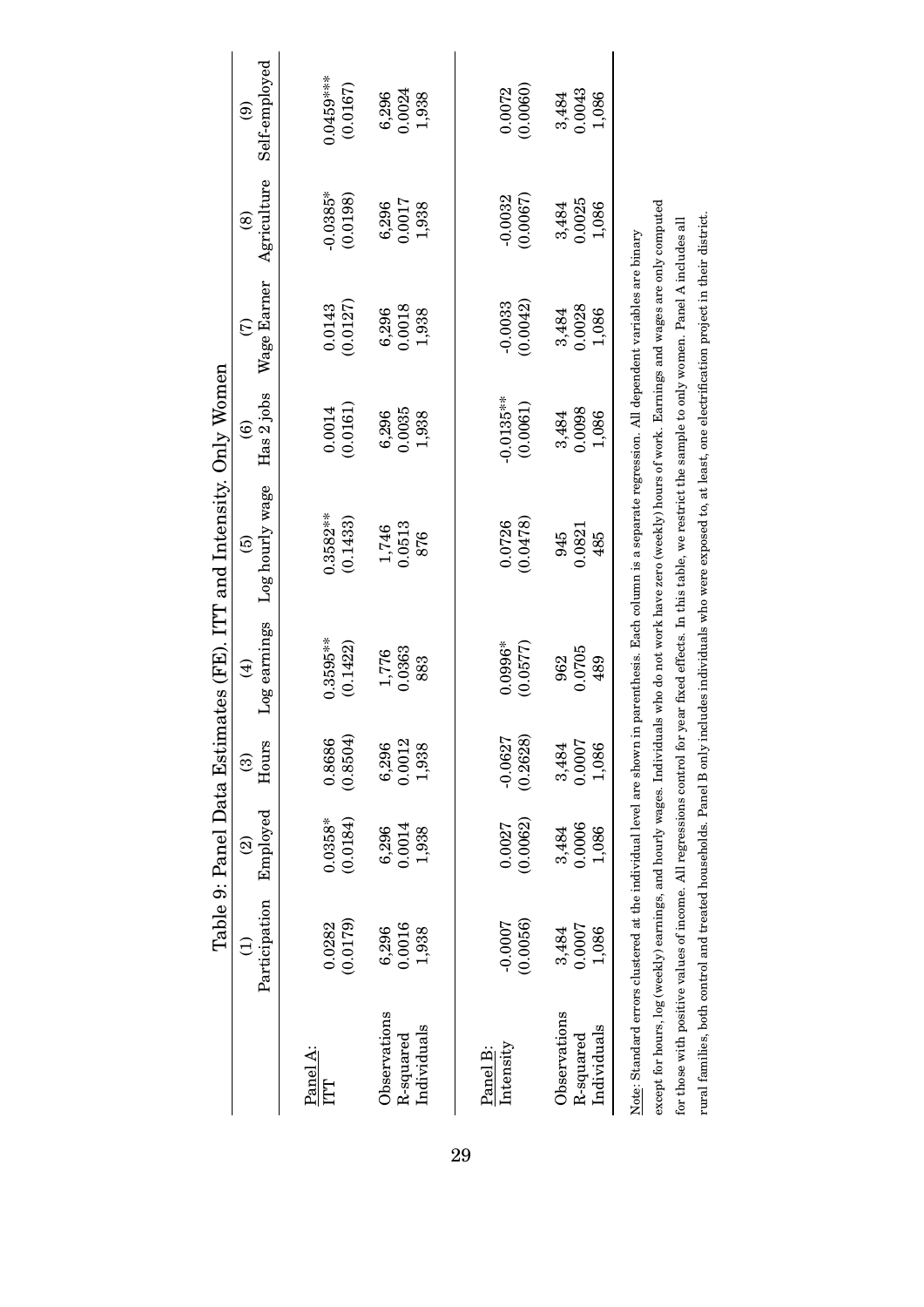|                                          |                                                                     |                          |                          |                       | Table 10: Panel Data Estimates (FE). ITT and Intensity. Only Youth                                                                                                                                                                                                                                                 |                          |                              |                          |                              |
|------------------------------------------|---------------------------------------------------------------------|--------------------------|--------------------------|-----------------------|--------------------------------------------------------------------------------------------------------------------------------------------------------------------------------------------------------------------------------------------------------------------------------------------------------------------|--------------------------|------------------------------|--------------------------|------------------------------|
|                                          | $\widehat{\Xi}$                                                     | $\widehat{\mathfrak{D}}$ | $\widehat{\odot}$        | $\bigoplus$           | $\widehat{\mathbf{e}}$                                                                                                                                                                                                                                                                                             | $\widehat{\mathbf{e}}$   | $\widehat{c}$                | $\circledast$            | $\widehat{e}$                |
|                                          | Participation                                                       | Employed                 | Hours                    | Log earnings          | Log hourly wage                                                                                                                                                                                                                                                                                                    | Has 2 jobs               | Wage Earner                  | Agriculture              | Self-employed                |
| Panel A:<br>ITT                          | (0.0268)<br>$-0.0371$                                               | (0.0274)<br>$-0.0276$    | 1.7417<br>(1.2081)       | (0.2377)<br>0.0629    | (0.2421)<br>0.1601                                                                                                                                                                                                                                                                                                 | $-0.0555***$<br>(0.0211) | (0.0217)<br>0.0195           | (0.0279)<br>0.0376       | (0.0153)<br>-0.0047          |
| Observations<br>Individuals<br>R-squared | 0.0048<br>1,666<br>4,257                                            | 0.0048<br>1,666<br>4,257 | 4,257<br>0.0073<br>1,666 | 0.0770<br>616<br>930  | 0.1124<br>613<br>923                                                                                                                                                                                                                                                                                               | 0.0091<br>4,257<br>1,666 | 4,257<br>0.0146<br>1,666     | 4,257<br>0.0145<br>1,666 | $4,257$<br>$0.0087$<br>1,666 |
| Intensity<br>Panel B:                    | (0.0056)<br>$-0.0007$                                               | (0.0062)<br>0.0027       | (0.2628)<br>$-0.0627$    | $0.0996*$<br>(0.0577) | (0.0478)<br>0.0726                                                                                                                                                                                                                                                                                                 | $-0.0135***$<br>(0.0061) | (0.0042)<br>$-0.0033$        | $-0.0032$<br>(0.0067)    | (0.0060)<br>0.0072           |
| Observations<br>Individuals<br>R-squared | 0.0007<br>3,484<br>1,086                                            | 0.0006<br>3,484<br>1,086 | 3,484<br>0.0007<br>1,086 | 0.0705<br>962<br>489  | 0.0821<br>945<br>485                                                                                                                                                                                                                                                                                               | 0.0098<br>3,484<br>1,086 | $3,484$<br>$0.0028$<br>1,086 | 0.0025<br>3,484<br>1,086 | 3,484<br>0.0043<br>1,086     |
|                                          |                                                                     |                          |                          |                       | Note: Standard errors clustered at the individual level are shown in parenthesis. Each column is a separate regression. All dependent variables are binary<br>except for hours, log (weekly) earnings, and hourly wages. Individuals who do not work have zero (weekly) hours of work. Barnings and wages are only |                          |                              |                          |                              |
|                                          |                                                                     |                          |                          |                       | computed for those with positive values of income. All regressions control for year fixed effects. In this table, we restrict the sample to individuals between 14                                                                                                                                                 |                          |                              |                          |                              |
|                                          | and 25 years old. Panel A includes all rural families, both control |                          |                          |                       | and treated households. Panel B only includes individuals who were exposed to, at least, one                                                                                                                                                                                                                       |                          |                              |                          |                              |

30

and 25 years old. Panel A includes all rural families, both control and treated households. Panel B only includes individuals who were exposed to, at least, one

electrification project in their district.

electrification project in their district.